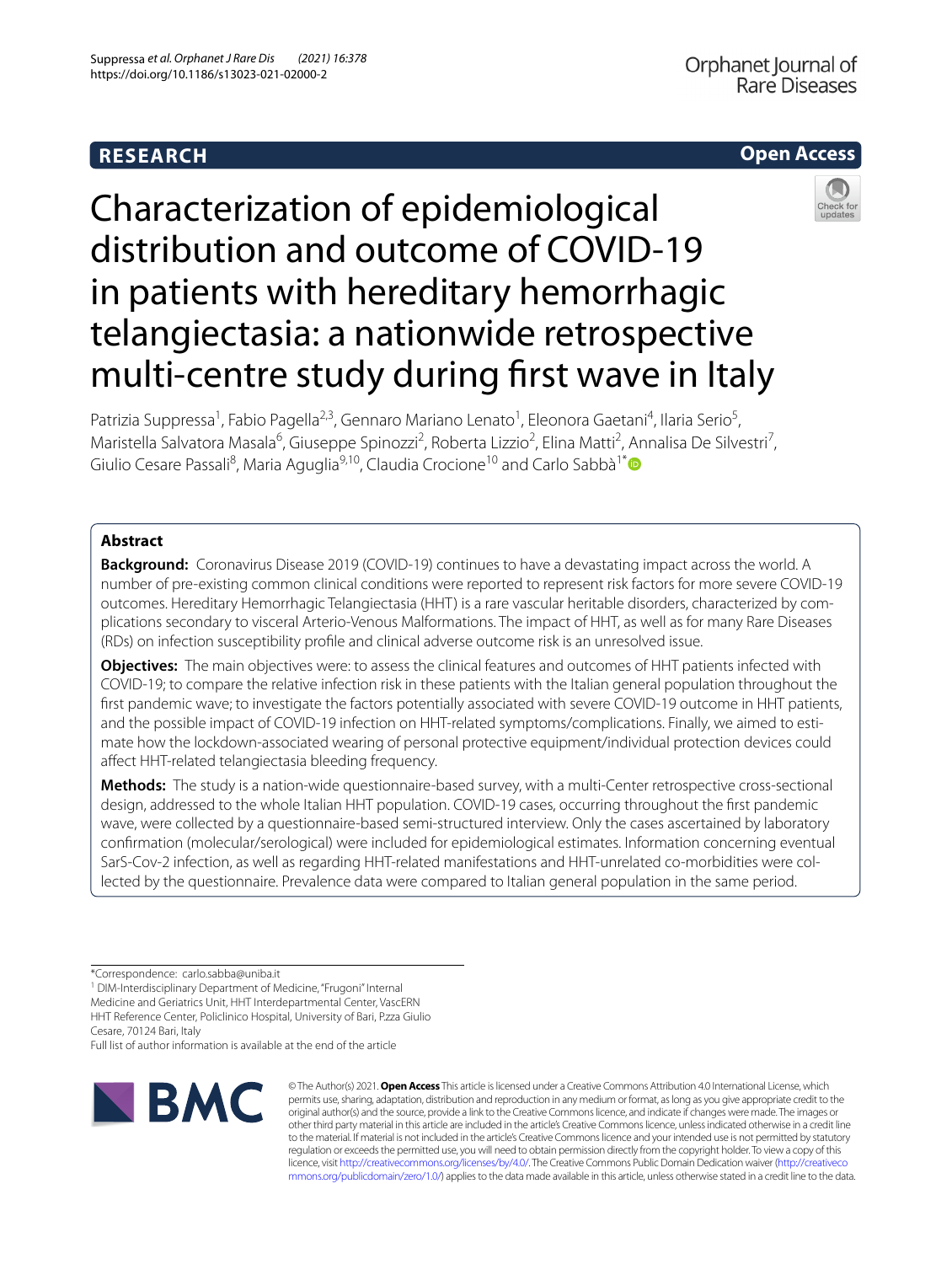**Results:** The survey disclosed 9/296 (3.04%) COVID-19 cases, 8/9 of them being resident in Lombardy, the main epidemic epicenter. Pneumonia was reported by 4/9 patients, which prompted hospital admission and intensive care management in 2 cases. No fatal outcome was recorded. After careful refnement of epidemiological analysis, the survey evidenced overlapping infection risk in HHT compared to general population.

**Conclusions:** COVID-19 infection profle parallels geographical distribution of epidemic foci. COVID-19 in HHT patients can lead to highly variable clinical profle, likely overlapping with that of general population. The HHT disease does not seem to involve a diferent approach in terms of hospital admission and access to intensive care with respect to general population.

**Keywords:** Hereditary hemorrhagic telangiectasia, Rare diseases, COVID-19, PANDEMICS 2020, SARS-CoV-2 infection

#### **Introduction**

Coronavirus Disease 2019 (COVID-19), caused by the Severe Acute Respiratory Syndrome coronavirus 2 (SarS-CoV-2), was frst described in December 2019 in Wuhan, China, rapidly raising international concern due to its high burden of contagiousness, morbidity, and mortality [[1\]](#page-11-0). COVID-19 shows a wide range of clinical manifestations [[2\]](#page-11-1). Whilst showing in most cases completely absent or mild symptoms, COVID-19 disease can also entail hospitalization, progression into respiratory distress and death [[3](#page-11-2), [4](#page-11-3)]. Old age and several pre-existing common clinical conditions, such as cardiovascular diseases, chronic pulmonary diseases, obesity, and diabetes mellitus, were reported to be prominent risk factors for severe COVID-19 outcomes [[5](#page-11-4)]. On the other hand, data regarding the impact of specifc Rare Diseases (RDs) on infection susceptibility and clinical adverse outcome risk are still poorly elucidated, and often limited to small case series and expert opinions [[6\]](#page-11-5).

Despite patients with RDs typically represent vulnerable populations [[7](#page-11-6)], data collection on these cohorts have thus-far been precluded by the inherent and well-known difficulties in RD-involving research studies  $[8]$  $[8]$ , as well as by fast spread of SarS-Cov-2 infection [[9\]](#page-11-8). As a consequence, insufficient evidence is currently available to guide clinicians in the management of these patients, as well as to implement healthcare policy-making towards optimization of patients' pathways and infection prevention strategies [[6,](#page-11-5) [10\]](#page-11-9).

Hereditary Hemorrhagic Telangiectasia (HHT) is a rare disease inherited as an autosomal dominant trait and characterized by multiple localized angiodysplasia [\[11](#page-11-10), [12\]](#page-11-11). The majority of HHT-causing variants are detected in endoglin (*ENG*) and activin A receptor type II-like kinase 1 (*ALK1/ACVRL1*) genes [[13\]](#page-11-12). Loss-of-function variants result in excessive endothelial proliferation and impaired angiogenic remodeling, ultimately leading to abnormal arterio-venous connections. [[14\]](#page-11-13). Hence, clinical hallmarks of HHT disease are multiple arterio-venous shunts, or arterio-venous malformations (AVMs), afecting several organs, such as nasal and oral mucosa, skin, lung, liver, brain, and GI tract [\[15](#page-11-14), [16\]](#page-12-0). Although the commonest symptom is represented by spontaneous, repeated nosebleeds, afecting over 90% of patients [\[17](#page-12-1)], visceral involvement may entail sudden AVM-related complications [[18](#page-12-2), [19\]](#page-12-3).

Due to its multi-systemic involvement, the presence of underlying HHT condition might modify the COVID-19 infection susceptibility profle, as well as the COVID-19 disease course in infected individuals, with many respects. Due to the very high prevalence of spontaneous and recalcitrant nosebleeds, HHT patients are subjected to frequent self-manipulation of nostrils, nasal cavity, or nasopharynx, with subsequent augmented risk to SarS-Cov-2 exposure [\[20\]](#page-12-4). Furthermore, HHT patients may experience episodes of emergency-care-requiring massive epistaxis, as well as other complications secondary to visceral AVMs, which require prompt access to hospital setting and frequent contact with medical personnel, thus resulting in consequent increased risk of contracting the infection [\[21–](#page-12-5)[23\]](#page-12-6).

Additionally, many of HHT-related manifestations are thought to be potentially associated with a worst clinical course, such as chronic anoemia, dyspnea, brain abscess/ stroke, intracranial haemorrhage, portal hypertension, high-output heart failure, pulmonary hypertension, GI bleeding [[20\]](#page-12-4). However, no specifc data are available about the risk of a SarS-CoV-2 infection in patients previously diagnosed with HHT. In addition, in order to standardize tailored therapeutic protocols, data regarding the clinical/healthcare trajectory of COVID-19 subjects with underlying HHT condition are urgently needed.

Finally, several studies reported that HHT is associated to a considerably impaired quality of life [\[24](#page-12-7), [25](#page-12-8)]. This scenario may even more be exacerbated in Italy during the frst wave, in light of the restrictive measures which were applied to avoid the collapse of the national health system in front of the devastating and unexpected spreading of COVID-19 [\[26](#page-12-9)]. Uncontrollable epidemic spreading induced Italian Government to declare a nationwide lockdown and to release indication for mandatory utilize of personal protective equipment/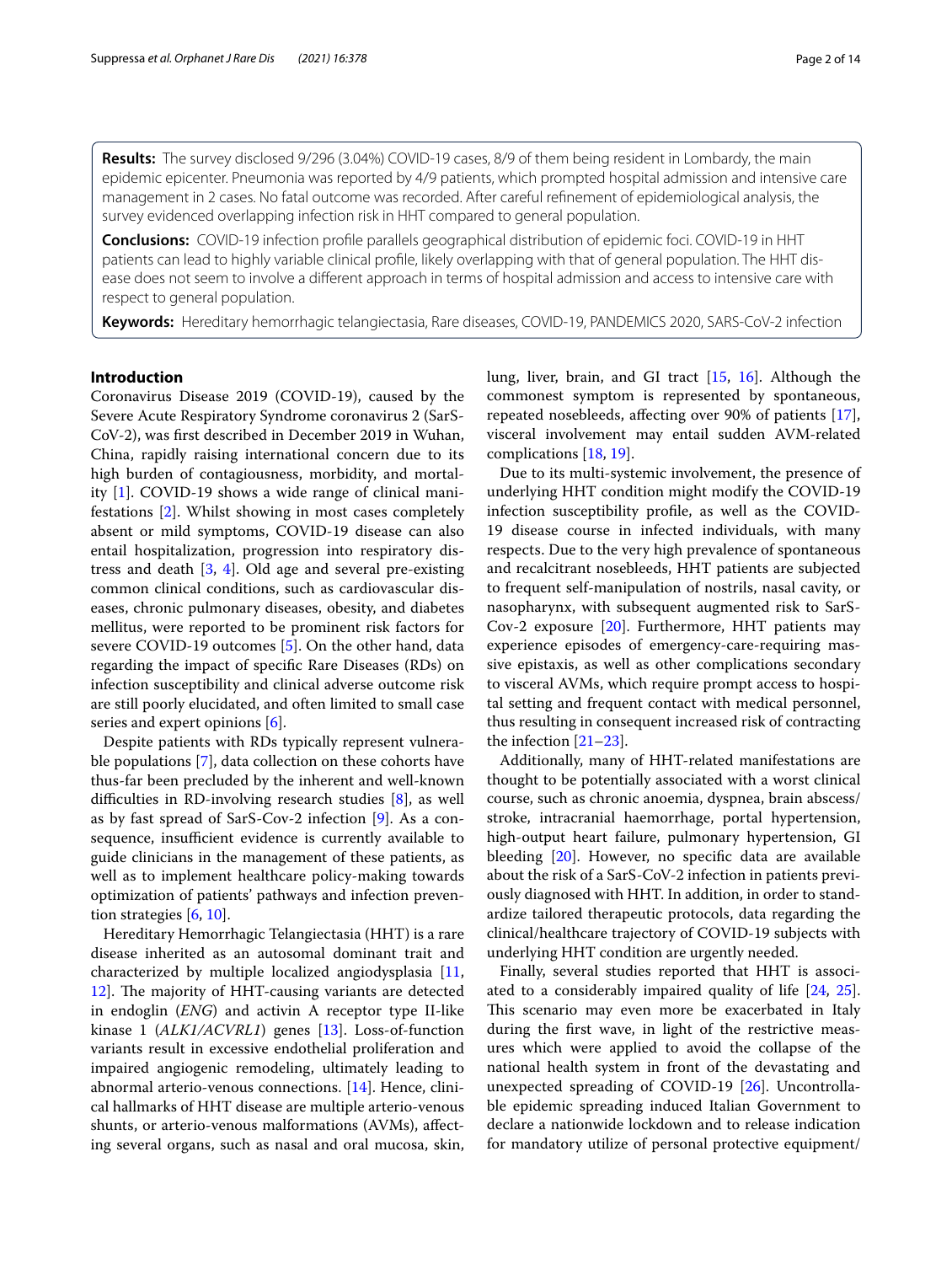individual protection devices (PPE/DPI) [\[27\]](#page-12-10). On the other hand, prolonged wearing of face and hand covering tools might have afected bleeding frequency of nasal, oral, and skin telangiectases in HHT patients.

To better defne the factors underlying the characteristics of COVID-19 infection among HHT patients, we carried out a nationwide epidemiological multi-center study. Our objectives were to assess the clinical features and outcomes of HHT patients infected with COVID-19 and to compare the relative infection risk in these patients with the Italian general population throughout the frst wave. We also tried to investigate the factors potentially associated with severe COVID-19 outcome in HHT patients, and the possible impact of COVID-19 infection on HHT-related symptoms/complications. Finally, we aimed to estimate how the lockdown-associated PPE/DPI wearing could afect HHT-related telangiectasia bleeding frequency.

## **Methods**

#### **Design**

The study is a nation-wide questionnaire-based survey, with a multi-Center retrospective cross-sectional design, addressed to the whole Italian HHT population. Patients were recruited among Italian subjects with HHT through the existing network of 5 Italian HHT Centers of expertise (Bari University "Policlinico" Hospital VascERN Center, Pavia Fondazione IRCCS "Policlinico San Matteo" University Hospital, Rome Fondazione IRCCS "Policlinico Gemelli" Catholic University Hospital, Bologna IRCCS University Hospital, Sassari University Hospital). Patients with a genetically and/or clinically confrmed diagnosis of HHT [\[18](#page-12-2), [28–](#page-12-11)[30\]](#page-12-12) who were currently in follow-up at one of the 5 participating HHT Centers were considered to be eligible for the present study, and were contacted by telephone/email. To minimize any possible bias, patients (or parents in case of minors) were contacted with no selection criteria, such as age, gender, education and marital status, and independent of clinical/ manifestations. To catch eventual information regarding individual with COVID-19-related fatal outcome, closerelationship familiars or caregivers of HHT patients were also contacted in some cases. Prior to questionnaire administration, explicit informed consent to participate to the study was released by the respondent. The study was approved by the Ethics Committee of all of the 5 participating Institutions.

## **Questionnaire**

The questionnaire was a semi-structured interview composed of two sections. The first section included information concerning eventual SarS-Cov-2 infection, such as symptom onset (Fever, Coughing, Headache, Dyspnea, Muscular Pain, Sense of Tiredness/Fatigue, Diarrhoea, Sore Throat, Rhinorrhea, Conjunctivitis, Gustative/olfactory sensory impairment, Asymptomatic), diagnostic procedures, clinical course, fnal outcomes (resolution, need for hospitalization, post-discharge sequelae, death). Summary measures regarding infection-related clinical manifestations included both general COVID-19-associated symptoms and more specifc HHT-typical features, concerning bleeding profle change and sense of dryness/discomfort of the nasal and oral mucosa. Specifc questions distinguished ascertained COVID-19 cases, based on laboratory test confrming molecular and/or serological diagnosis (namely, SarS-Cov-2-specifc Polymerase Chain Reaction (PCR)-based molecular assay on Nasopharyngeal/Oropharyngeal Swab [[31\]](#page-12-13), and/or anti-SarS-Cov-2 Ab serological test [[32](#page-12-14)], respectively), from suspected cases, characterized by the subjective reporting of COVID-19-suggestive symptoms lacking molecular/serological confrmation. Since the main objective of the study was focused on the frst pandemic wave, only the cases occurring in this study period were included (2020, January 1st–June 30th).

The second section collected general data and baseline clinical information, regarding the province of residency throughout the lockdown period, site of HHT-related AVM involvement, presence of common HHT-unrelated comorbidities, details of possible telangiectasia bleeding associated to wearing of PPE/DPI.

## **Epidemiology**

COVID-19 prevalence rates in HHT were calculated as observed number of COVID-19 cases during the study period divided by the total number of respondents to the study. For sake of epidemiological estimates, only cases with ascertained SarS-Cov-2 infection diagnosis were considered. To account for the dramatic prevalence dishomogeneity that characterized the frst pandemic wave in Italy  $[33]$  $[33]$ , we obtained prevalence rates for single Regions, based on the patient's actual residency throughout lockdown. Prevalence data in HHT were compared with Italian general population, by considering the number of COVID-19 cases reported in each Italian Region/ Province on 2020 June 30th, by official Italian Ministry of Health reports [[34\]](#page-12-16).

A further refnement of epidemiological estimates was achieved by targeting possible bias in respondent's population composition, as it is plausible that respondents can be enriched with individuals with ascertained and/ or suspected COVID-19 infection. Hence, we decided to compute prevalence rates through expanding the denominator of susceptible individuals, by considering all the patients eligible to the present study who were contacted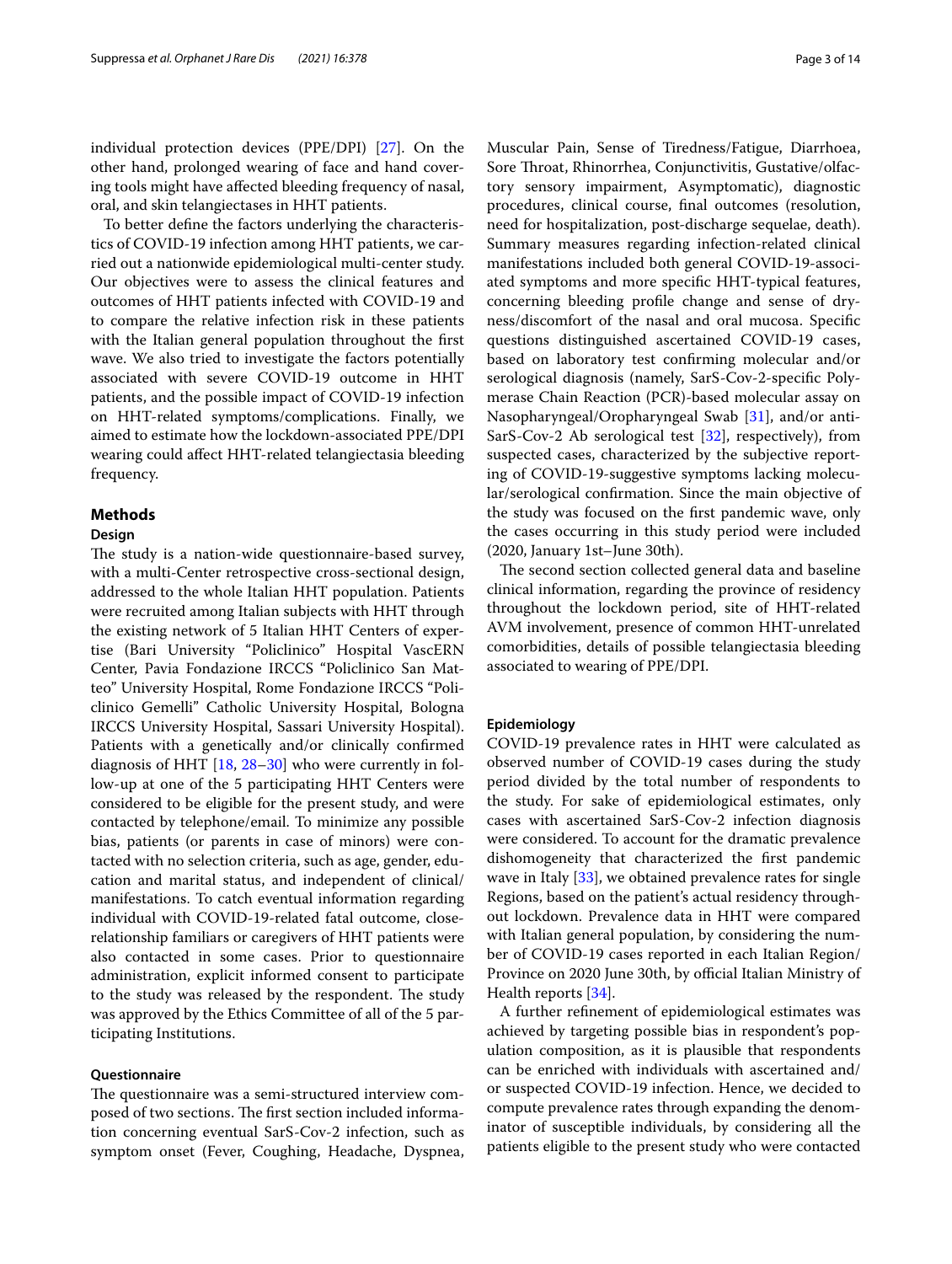by one of the participating Center, and not only the respondents.

Thirdly, to optimize homogeneity between our population and Italian general population, we repeated the calculation, by restricting the analysis of single-region epidemiological comparison only to those patients whose diagnosis had been confrmed by PCR-based molecular assay on Nasopharyngeal/Oropharyngeal Swab, and excluding those patients with only serological positive test. Such restriction was needed to permit a proper comparison between the study population and the reference population, given that our inquiry was designed to catch all laboratory-test-confrmed COVID-19 patients (molecular and/or serological confrmation), whereas the general population's point prevalence data in Italy did not include serological-test-positive individuals lacking molecular assay confrmation, in the frst wave [\[32](#page-12-14)].

#### **Statistical analysis**

Quantitative variables are described as means and standard deviation; categorical variables are reported as count and percentage. For each variable, missing data were excluded from analysis. Prevalence of SarS-Cov-2 infection is reported with 95% confdence interval (95% CI). Comparisons with general population are made with chi square test. Relative risk (RR) calculated as prevalence ratio with 95% CI is reported.

## **Patient involvement**

Patients advocates from HHT Onlus were involved in the design and conduct of this research project. Priorities of the research, choice of primary and secondary outcome measures, and methods of recruitment were informed by discussions with patients delegates of HHT Onlus that took part in all study development meetings. As results emerged they were reviewed with the patient advocates collecting their perspectives and feedback to ensure that we presented the fndings in the most efective way to the general population. This method allowed us to collect valuable contributions from patient advocates during the entire study process while the investigators retained the rigors of scientifc work. Guarantee of dissemination of fndings to the general population will be ensured also through collaboration with HHT Onlus advocacy activities.

## **Results**

## **Baseline clinical features**

A total of 296 HHT patients responded to the questionnaire (mean age  $52.94 \pm 17.59$  years, range 3–86 years, female gender ratio=157/296, 53.0%). Baseline HHTrelated and -unrelated clinical features of respondent patients are shown in Table [1](#page-3-0). A mutation in a known <span id="page-3-0"></span>**Table 1** HHT-related and –unrelated clinical characteristics in the 296 patients with hereditary hemorrhagic telangiectasia (HHT), who responded to the SarsCov-2 infection questionnaire

| General ( $n = 296$ )                            |                     |
|--------------------------------------------------|---------------------|
| Age years-old, mean (SD); Range                  | 52.94 (17.59); 3-86 |
| Age class, n (%)                                 |                     |
| <40 years                                        | 55 (18.6)           |
| $40-64$ years                                    | 158 (53.4)          |
| $\geq$ 65 years                                  | 83 (28.0)           |
| Gender (Female), n (%)                           | 157 (53.0)          |
| Clinical, HHT-related ( $n = 296$ ) <sup>a</sup> |                     |
| Epistaxis, n (%)                                 | 283/296 (95.6)      |
| PAVMs, n (%)                                     | 100/279 (35.8)      |
| BAVMs, n (%)                                     | 27/235 (11.5)       |
| HAVMs, n (%)                                     | 104/275 (37.8)      |
| GI bleeding, n (%)                               | 52/296 (17.6)       |
| Mutated Gene (n = 296)                           |                     |
| Identified Mutation, n (%)                       | 236 (79.7)          |
| ENG                                              | 86 (36.5)           |
| ALK1/ACVRL1                                      | 149 (63.1)          |
| SMAD4                                            | 1(0.4)              |
| Mutation unidentified/Ongoing analysis, n (%)    | 60(20.3)            |
| Co-morbidity condition, $(n = 296)$              |                     |
| Absence of Co-morbidity, n (%)                   | 118 (39.9)          |
| Presence of Co-morbidity, n (%)                  | 178 (60.1)          |
| Diabetes, n (%)                                  | 82 (27.7)           |
| Hypertension, n (%)                              | 71 (24.0)           |
| Asthma, n (%)                                    | 25(8.4)             |
| History of Stroke, n (%)                         | 8(2.7)              |
| Smoking, n (%)                                   | 43 (14.5)           |
| Obesity, n (%)                                   | 33 (11.1)           |
| Renal Insufficiency, n (%)                       | 6(2.0)              |
| COPD, n (%)                                      | 11(3.7)             |
| Pulmonary Hypertension, n (%)                    | 5(1.7)              |
| Oncologic Disease, n (%)                         | 10(3.4)             |
| Other, n (%)                                     | 47 (15.9)           |
| <3 Co-morbidity conditions, n (%)                | 137 (46.3)          |
| $\geq$ 3 Co-morbidity conditions, n (%)          | 41 (13.9)           |

*BAVMs* brain arterio-venous malformations, *HAVMs* hepatic arterio-venous malformations, *PAVMs* pulmonary arterio-venous malformations

<sup>a</sup> The presence of HHT-related visceral arterio-venous malformations was computed by considering only those patients with screening performed in each given organ

disease-causing gene was identifed in 236/296 (79.7%) patients, while the mutational analysis had been inconclusive or was still ongoing in the remaining 60/296 (20.3%) patients. Among patients with identifed mutation, 86/236 (36.5%) patients were carriers of an *ENG* mutation (HHT type 1), 149/236 (63.1%) patients were carriers of an *ALK1/ACVRL1* mutation (HHT type 2), while 1/236 (0.42%) patient belonged to the SMAD4- HHT type. All of the 60 mutation-negative patients had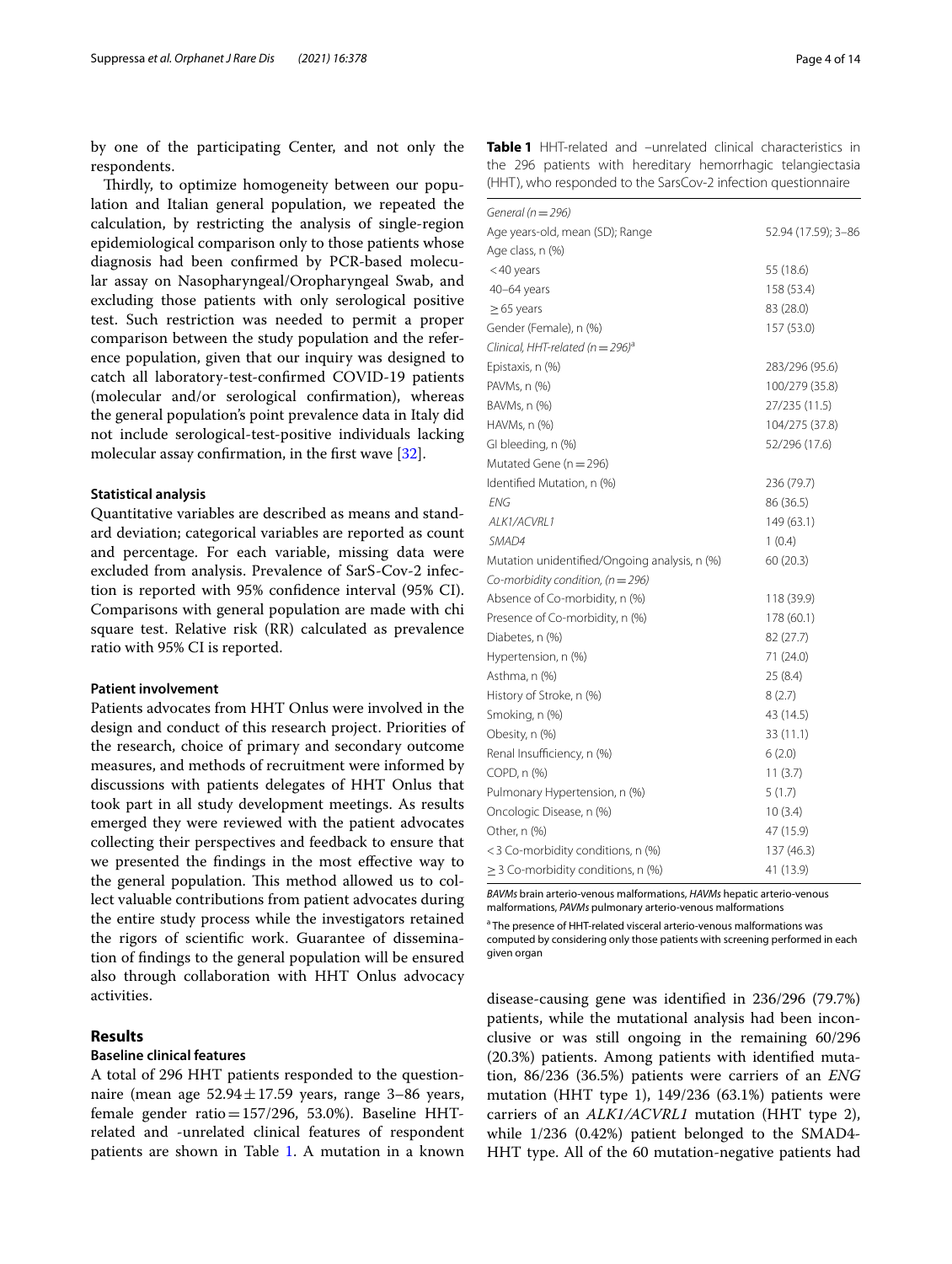a certain clinical diagnosis of HHT, according to Curaçao criteria. Furthermore, patients were also asked to report co-morbid conditions, mainly independent from HHT disease and described in literature data as potentially contributors of more unfavorable outcome, with 178/296 (60.1%) of them declaring at least one chronic concomitant affection, and 41/296 (13.9%) of them declaring  $\geq$  3 co-morbidities. Diabetes and hypertension arose as the most frequently concomitant pathologies, occurring in 82/296 (27.7%) and 71/296 (24.0%) cases, respectively.

#### **COVID‑19 cases**

In the frst wave, 9/296 (3.04%) HHT patients reported to be affected by an ascertained SarS-Cov-2 infection. The 9 COVID-19 patients had a mean age of  $46.22 \pm 9.55$  years, ranging from 35 to 65 years, with a male-to-female ratio of 2:1 (6 M:3F). Diagnosis was confrmed in all of the 9 cases, by PCR-based molecular assay on Nasopharyngeal/Oropharyngeal Swab, and/or serological test. In details, 4/9 (4.4%) patients had both swab-executed COVID-19 molecular confrmation and serological confrmation, while the remaining 5 patients had only serological confrmation, together with COVID-19-typical clinical manifestations (Table [2\)](#page-4-0). Due to laboratory network overload taking place in Italy during the frst wave, two patients were never molecularly tested whilst three cases were molecularly tested only >2 months after symptom onset, when complete negativization had likely been achieved.

Clinical spectrum was variable, ranging from no or minimal symptomatology to intensive-care-requiring very severe manifestations (Table [3\)](#page-5-0). Symptoms associated to the SarS-Cov-2 infection were reported by 8/9 COVID-19 subjects (88.9%), while one patient was completely asymptomatic and caught upon tracing proce-dure (Table [4\)](#page-5-1). Among the eight symptomatic patients, one subject displayed a very mild expression, consisting in smell/taste loss as the only clinical manifestation. Gustative/olfactory chemosensory impairment was also reported in two more patients, along with other symptoms. Fever was the commonest reported feature, as it was present in 7/9 (77.8%) COVID-19 patients, followed by sense of tiredness/fatigue (5/9 patients), coughing and respiratory dyspnea (4/9 patients each). Headache, muscular pain, diarrhoea, sore throat were also included within the reported symptomatology, whereas none of the respondent sufered from rhinorrhea or conjunctivitis. Multiple symptoms were reported in 7/9 (77.8%) patients, with four of them sufering from >3 symptoms. Radiological investigations were carried on in 4/9 patients, revealing signs of bilateral interstitial pneumonia in all of them.

The majority of patients  $(7/9, 77.8%)$ , including the asymptomatic patient, the anosmia/ageusia-only patient, and fve of the patients afected by fever and other manifestations, had a benign clinical course, resolving by home management without either major complications or oxygen support therapy. However, 2/9 individuals (22.2%) experienced a more aggressive clinical profle requiring hospitalization and intensive care management. Severe lung disease arose in a 57-year-old patient, with consequent hypoxemia, successfully treated with C-PAP non-invasive ventilation. A 44-year-old patient developed

<span id="page-4-0"></span>

| <i>infection</i> |  |  |  |  | Table 2 Baseline characteristics of the 9 patients with hereditary hemorrhagic telangiectasia (HHT) with ascertained SarsCov-2 |  |  |  |
|------------------|--|--|--|--|--------------------------------------------------------------------------------------------------------------------------------|--|--|--|
|                  |  |  |  |  |                                                                                                                                |  |  |  |

| ID  |   |    | Gender Age Residency region (province) | <b>HHT</b> type  | PCR-based molecular diagnosis on swab<br>sample                                           | Nasopharyngeal/<br>oropharyngeal<br>swab | Serol. test |
|-----|---|----|----------------------------------------|------------------|-------------------------------------------------------------------------------------------|------------------------------------------|-------------|
| 4   | F | 41 | Lombardy (Bergamo)                     | HHT <sub>2</sub> | Apparently Negative, but Molecular test was<br>performed three months after symptom onset | Nasal                                    | Pos         |
| 20  | M | 46 | Lombardy (Bergamo)                     | HHT <sub>2</sub> | Positive                                                                                  | Nasal                                    | Pos         |
| 22  | M | 44 | Lombardy (Bergamo)                     | HHT <sub>2</sub> | Positive                                                                                  | Nasal                                    | Pos         |
| 24  | M | 57 | Liguria (Savona)                       | HHT <sub>2</sub> | Positive                                                                                  | Nasal/Oral                               | Pos         |
| 34  | F | 38 | Lombardy (Bergamo)                     | HHT1             | Molecular test never performed <sup>a</sup>                                               |                                          | Pos         |
| 39  | F | 35 | Lombardy (Cremona)                     | HHT1             | Apparently Negative, but molecular test was<br>performed two months after symptom onset   | Nasal/Oral                               | Pos         |
| 49  | M | 41 | Lombardy (Bergamo)                     | HHT <sub>2</sub> | Apparently Negative, but molecular test was<br>performed two months after symptom onset   | Nasal                                    | Pos         |
| 66  | M | 49 | Lombardy (Bergamo)                     | HHT <sub>2</sub> | Molecular test never performed <sup>a</sup>                                               |                                          | Pos         |
| 119 | M | 65 | Lombardy (Brescia)                     | HHT1             | Positive                                                                                  | Nasal/Oral                               | Pos         |

*HHT1* hereditary hemorrhagic telangiectasia type 1, *HHT2* hereditary hemorrhagic telangiectasia type 2, *PCR* polymerase chain reaction

a Symptom onset occurring before lockdown/pandemic declaration, when routinely molecular assay on swab sample was not established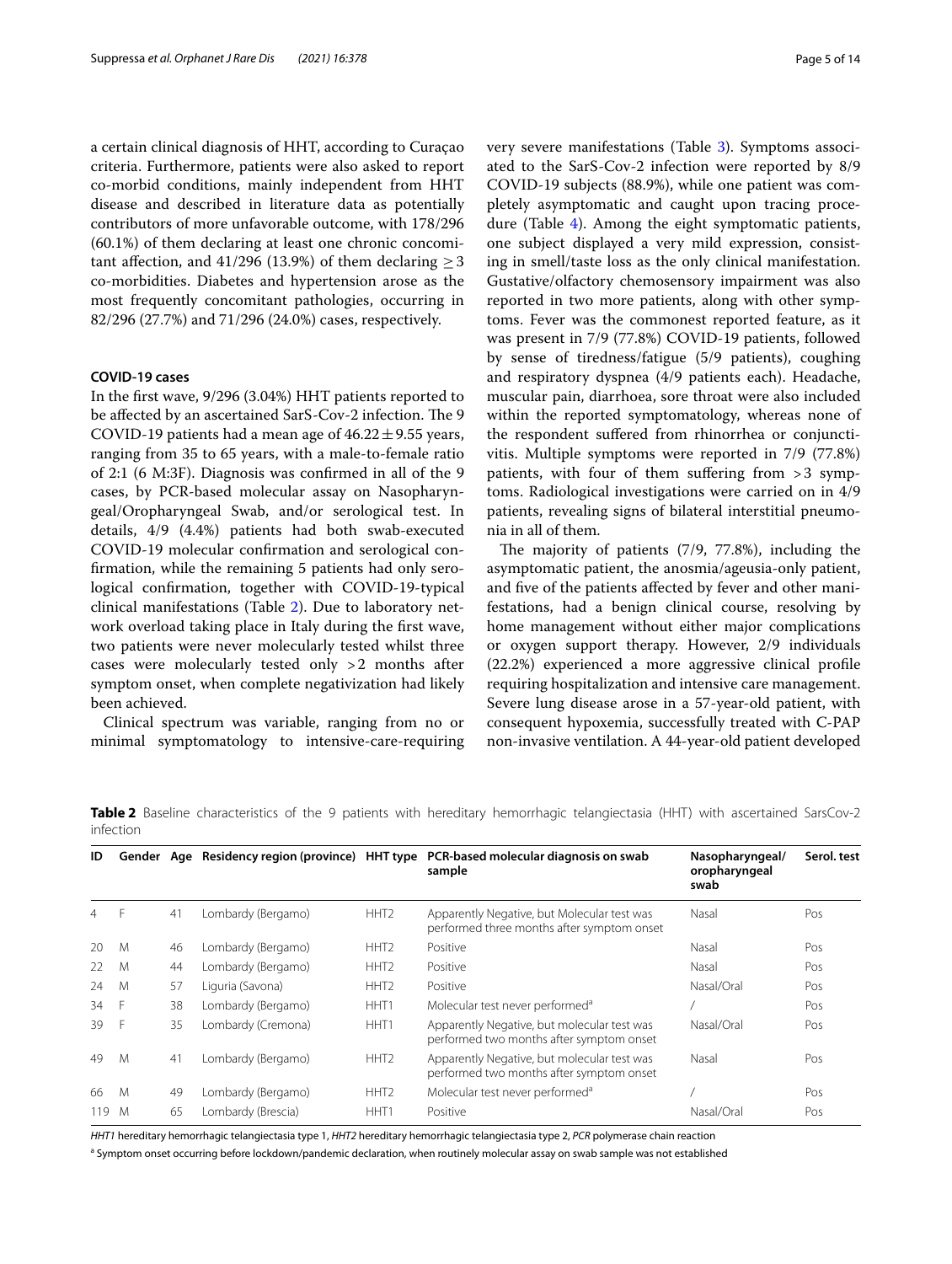<span id="page-5-0"></span>**Table 3** Clinical symptomatology reported by the 9 HHT patients with ascertained SarsCov-2 infection

| COVID-19, ascertained ( $n = 9$ )                   |                |
|-----------------------------------------------------|----------------|
| Age years-old, mean (SD)                            | $46.22 + 9.55$ |
| Range                                               | $35 - 65$      |
| Gender (Female), n (%)                              | 3(33.3)        |
| Clinical symptomatology, COVID-19                   |                |
| Fever, n (%)                                        | 7/9(77.8)      |
| Coughing, n (%)                                     | 4/9(44.4)      |
| Headache, n (%)                                     | 2/9(22.2)      |
| Dyspnea, n (%)                                      | 4/9(44.4)      |
| Muscular Pain, n (%)                                | 3/9(33.3)      |
| Sense of Tiredness/Fatigue, n (%)                   | 5/9(55.5)      |
| Diarrhoea, n (%)                                    | 2/9(22.2)      |
| Sore Throat, n (%)                                  | 2/9(22.2)      |
| Rhinorrhea, n (%)                                   | 0/9            |
| Conjunctivitis, n (%)                               | 0/9            |
| Gustative/olfactory sensory impairment, n (%)       | 3/9(33.3)      |
| None (Asymptomatic), n (%)                          | 1/9(11.1)      |
| Clinical management and outcomes, COVID-19          |                |
| Rx-confirmed Pneumonia <sup>a</sup> , n (%)         | 4/9(44.4)      |
| Domiciliar management, n (%)                        | 7/9(77.8)      |
| Oxygen support therapy at domiciliar regimen, n (%) | 0/9            |
| Hospitalization required, n (%)                     | 2/9(22.2)      |
| Non-invasive ventilation, n (%)                     | 1/9(11.1)      |
| Invasive ventilation (intubation), n (%)            | 1/9(11.1)      |
| Death, n (%)                                        | 0/9            |

<sup>a</sup> Chest radiological investigation was performed in 4 patients only

an even more serious and life-threatening bilateral interstitial pneumonia, which regressed only after invasive mechanical intubation, ultimately leading to hospital discharge. Both severe cases were male patients. At the end of the study, the disease entailed no sequelae in all patients, except for the intubation-requiring 44-year-old patient, who reported persistent post-discharge dizziness episodes, despite recovering from lung disease.

An additional seven patients (7/296, 2.69%) reported a suspected SarS-Cov-2 infection at questionnaire survey (mean age  $45.86 \pm 21.45$  years, range 3-70 years, female gender 5/7, 71.4%). PCR-based molecular assay on Nasopharyngeal/Oropharyngeal Swab was performed in 5/7 cases (71.4%) and yielded a negative results in all of them, with three of them having molecular testing performed >2 months after symptom resolution. None of the patients needed hospitalization or required oxygen supplementation, with complete domiciliary resolution in all patients.

Overall, a total of 16/296 (5.40%) HHT patients reported an ascertained or suspected SarS-Cov-2 infection. However, in order to minimize inclusion bias, only cases with ascertained SarS-Cov-2 infection diagnosis were included in further statistical and epidemiological analyses.

## **COVID‑19 and HHT‑related bleeding**

All of the 9 COVID-19 patients had sufered from longlasting HHT-related epistaxis before infection (Table [4](#page-5-1)). Worsening in epistaxis severity was reported in 3/9 (33.3%) patients. No correlation was found between

<span id="page-5-1"></span>**Table 4** Clinical characteristics of the 9 patients with hereditary hemorrhagic telangiectasia (HHT) with ascertained SarsCov-2 infection

| ID  | Gender Age |    | <b>Epistaxis before</b><br>SarsCov-2<br>infection | Epistaxis profile<br>during infection | Visceral<br>involvement<br>(AVMs) | Hb deficit level | Covid-19 symptoms/<br>manifestations   | <b>Non-HHT co-morbidities</b>                    |
|-----|------------|----|---------------------------------------------------|---------------------------------------|-----------------------------------|------------------|----------------------------------------|--------------------------------------------------|
| 4   | F          | 41 | Yes                                               | Worsening                             | No                                | Mild             | GOS                                    | Osteoporosis, Autoimmune<br>Thyroiditis          |
| 20  | M          | 46 | Yes                                               | Unchanged                             | No                                | Mild             | Asymptomatic                           | Hypert., Hemodialysis,<br>Chronic Kidney Disease |
| 22  | M          | 44 | Yes                                               | Unchanged                             | No                                | Intermediate     | Pn, F, C,T, R, D, ST, GOS <sup>a</sup> |                                                  |
| 24  | M          | 57 | Yes                                               | Unchanged                             | No.                               |                  | Pn, F, C, $R^b$                        |                                                  |
| 34  | F          | 38 | Yes                                               | Worsening                             | No                                |                  | F, R, M, T, ST                         |                                                  |
| 39  | F          | 35 | Yes                                               | Worsening                             | P, H                              | Mild             | F, H, M,T, D                           | Asthma                                           |
| 49  | M          | 41 | Yes                                               | Unchanged                             | No                                | Mild             | F, C, H, M, T, GOS                     |                                                  |
| 66  | M          | 49 | Yes                                               | Unchanged                             | No                                |                  | Pn, F, R                               | Hypert                                           |
| 119 | M          | 65 | Yes                                               | Unchanged                             | P, H, Gl                          | Mild             | Pn, F, C, T                            |                                                  |

Visceral Involvement: Organ displaying HHT-related Arterio-Venous Malformations (AVMs). *P* pulmonary arterio-venous malformations, *H* hepatic arterio-venous malformations, *GI* gastrointestinal arterio-venous malformations, *Pn* pneumonia, *F* fever, *C* coughing, *H* headache, *R* respiratory dyspnea, *M* muscular pain, *T* sense of tiredness/fatigue, *D* diarrhoea, *ST* sore throat, *GOS* gustative/olfactory sensory impairment. Hb level: Mild (Hb>12 gr/dl), Intermediate (10–12 gr/dl), Severe 7–10 gr/ dl), Very Severe (<7 gr/dl)

<sup>a</sup> Needed Hospitalization and Intensive care (Invasive Ventilation)

<sup>b</sup> Needed Hospitalization and Intensive care (Non-Invasive Ventilation)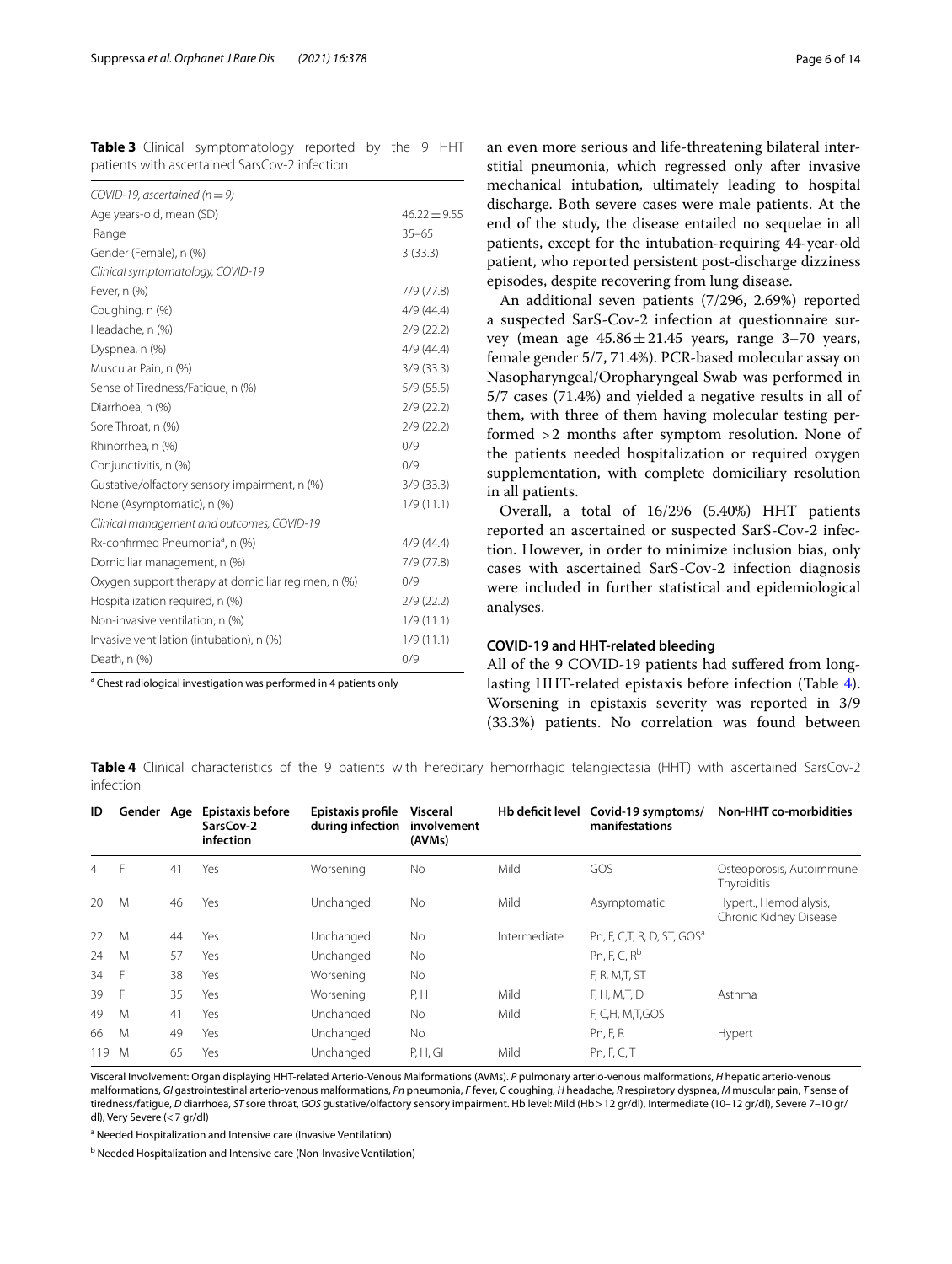nosebleeds increase and severe COVID-19 features, as such complaint was not reported by the two hospitalized patients, while it was only recorded by three individuals characterized by domiciliary resolution. Three patients were also able to report their sensation of subjective status concerning their nose, with increased dryness reported by two patients and increased wetness by one. On the other hand, none of the respondents reported any changes in bleeding from oral telangiectases.

#### **COVID‑19 susceptibility and HHT‑related manifestations**

The 9 ascertained COVID-19 patients had no statistically signifcant diference in age distribution when compared to COVID-19-free patients. Upon stratifying the cohort according to age class (<40 years, 40–64 years,  $\geq 65$ years), the proportion of infected individuals showed no statistically signifcant diference (2/55, 3.6%; 6/158, 3.8%; 1/83, 1.2%, respectively, *p*=0.591). In the 9 ascertained COVID-19 patients, the HHT-causing mutation was located in the *ENG* gene (HHT1) and in the *ALK1/ ACVRL1* gene (HHT2) in 3 and 6 patients, respectively, thus resulting in an overlapping distribution with the COVID-19-free patients. HHT-related visceral involvement was reported in 2/9 (22.2%) ascertained COVID-19 patients (Table [4\)](#page-5-1). When the nine COVID-19 patients were compared with COVID-19-free patients, no statistically signifcant diference was observed in terms of presence of nosebleeds, pulmonary AVMs, brain AVMs, hepatic and GI involvement, or non-HHT-related illness (Table [5](#page-6-0)).

#### **COVID‑19 outcome and HHT‑related manifestations**

We tried to gain insight into the potential effect of HHT-related features on the clinical trajectory during SarS-Cov-2 infection (Tables [4,](#page-5-1) [6\)](#page-6-1). Both of the patients with HHT-related visceral involvement had previously successfully treated pulmonary AVMs, as well as silent hepatic AVMs, one of them also sufering from GI involvement. Nonetheless, they experienced a benign profle of their clinical course, with uneventful domiciliary management. On the opposite, no visceral AVMs was present in the two intensive-care-requiring patients.

Among the 6 patients able to recall their Hb levels, fve of them reported mild Hb deficit levels  $(>12 \text{ gr}/\text{dl})$  and one of them reported intermediate Hb levels (10–12 gr/ dl), while none of them reported severe or very severe anemia (Table  $6$ ). Five patients reported iron supplementation therapy before infection occurrence, with no relevant changes needed throughout COVID-19 course, including the 57-year-old patient requiring non-invasive ventilation. Noteworthy, the only patient reporting intermediate Hb levels was the 44-year-old patient needing

<span id="page-6-0"></span>

|                                                   | Ascertained<br>COVID<br>$(n=9)$ | Non COVID ( $n = 287$ ) p value |      |
|---------------------------------------------------|---------------------------------|---------------------------------|------|
| General ( $n = 296$ )                             |                                 |                                 |      |
| Age years-old, mean<br>(SD)                       | 46.22 (9.55)                    | 53.15 (17.78)                   | 0.25 |
| Range                                             | $35 - 65$                       | $3 - 86$                        |      |
| Gender (female), n (%)                            | 3(33.3)                         | 154                             | 0.31 |
| Clinical, HHT-related ( $n = 296$ ) <sup>a</sup>  |                                 |                                 |      |
| Epistaxis, n (%)                                  | 9/9(100)                        | 274/287 (95.5)                  | 1    |
| PAVMs, n (%)                                      | 2/9(22.2)                       | 98/270 (36.3)                   | 0.5  |
| BAVMs, n (%)                                      | $\Omega$                        | 27/226 (11.9)                   | 0.4  |
| HAVMs, n (%)                                      | 2/9(22.2)                       | 102/266 (38.3)                  | 1    |
| GI bleeding, n (%)                                | 1/9(11.1)                       | 51/287 (17.8)                   | 1    |
| Mutated gene ( $n = 296$ )                        |                                 |                                 |      |
| Identified Mutation,<br>n (%)                     | 9(100)                          | 227 (79.1)                      | 0.13 |
| <b>FNG</b>                                        | 3(33.3)                         | 83 (29)                         |      |
| ALK1/ACVRL1                                       | 6(66.7)                         | 143 (49.8)                      |      |
| SMAD4                                             | 0                               | 1(0.3)                          |      |
| Mutation unidentified/<br>Ongoing analysis, n (%) | 0                               | 60 (20.9)                       |      |

<sup>a</sup> The presence of HHT-related visceral arterio-venous malformations was computed by considering only those patients with screening performed in each given organ

*BAVMs* brain arterio-venous malformations, *HAVMs* hepatic arterio-venous malformations, *PAVMs* pulmonary arterio-venous malformations

<span id="page-6-1"></span>**Table 6** Clinical HHT-related features of the 9 patients with hereditary hemorrhagic telangiectasia (HHT) with ascertained SarsCov-2 infection

| Clinical, HHT-related ( $n = 9a$ )                 |         |
|----------------------------------------------------|---------|
| Epistaxis, n (%)                                   | 9(100)  |
| Visceral AVMs, n (%)                               | 2(22.2) |
| Epistaxis Worsening, n (%)                         | 3(33.3) |
| Epistaxis Unchanged, n (%)                         | 6(66.7) |
| Epistaxis Improvement, n (%)                       | 0       |
| Increased bleeding from oral telangiectases, n (%) | 0       |
| Chronic Anemia                                     |         |
| Hb deficit level ( $n = 6a$ )                      |         |
| Mild, n                                            | 5       |
| Intermediate, n                                    |         |
| Severe, n                                          | 0       |
| Very Severe, n                                     | 0       |
| Iron replacement therapy ( $n = 8a$ )              |         |
| Oral Supplementation, n                            | 3       |
| IV Injection, n                                    | 2       |
| Blood Transfusion, n                               | 0       |
|                                                    |         |

AVMs=Arterio-Venous Malformations; Hb level defcit: Mild (Hb>12 gr/dl), Intermediate (10-12 gr/dl), Severe 7-10 gr/dl), Very Severe (< 7 gr/dl); <sup>a</sup>Number of respondents for each variable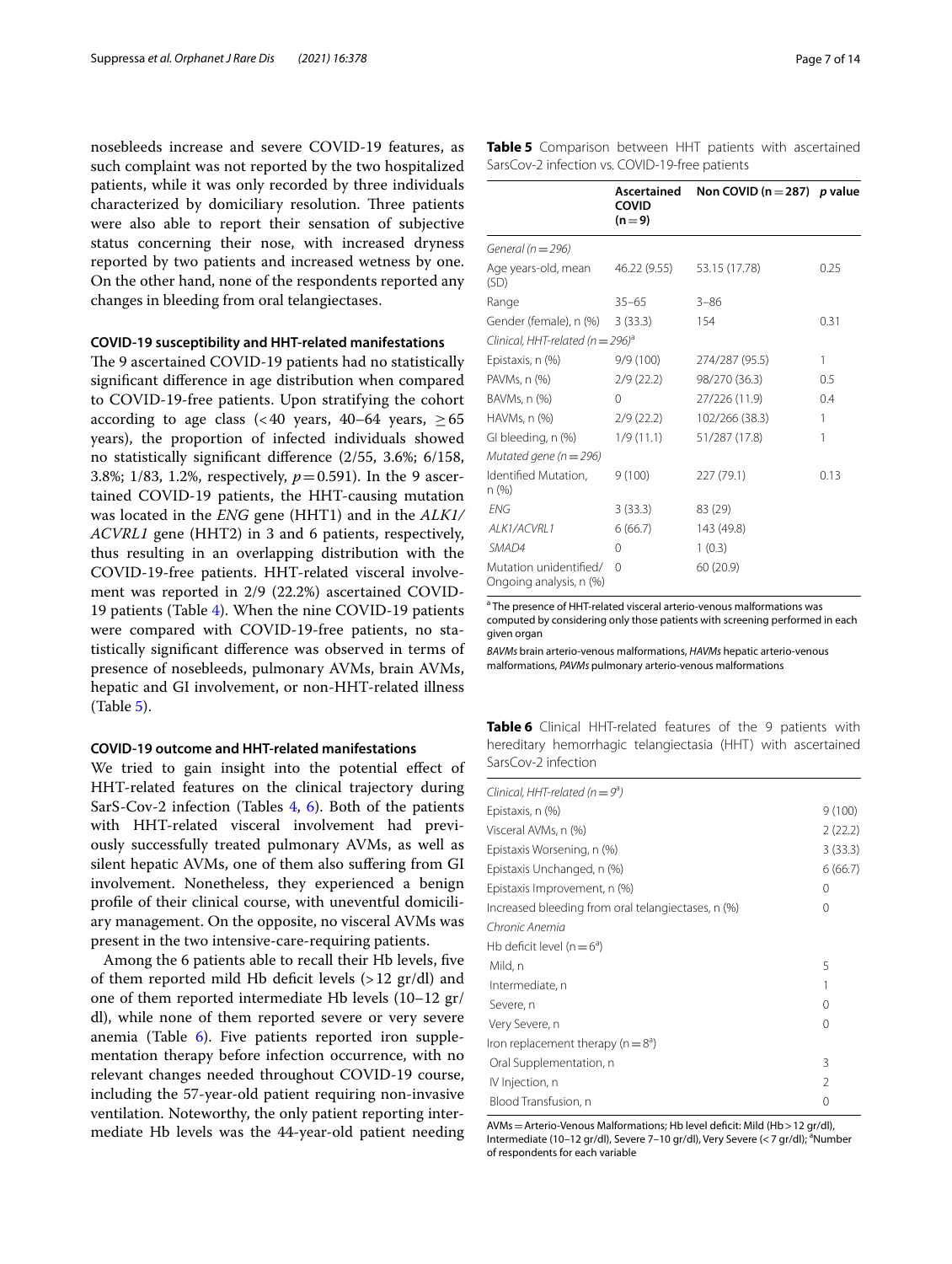intubation, who was not on replacement therapy, despite his anemia condition.

Likewise, no clear role was evident between COVID-19 clinical course and non-HHT-related co-morbid conditions, as no concurrent pathologies were reported by the two intensive-care-requiring patients (Table [4](#page-5-1)).

## **COVID‑19 prevalence**

In order to estimate the risk to develop COVID-19 among the HHT population, we tried to compare our data with the general Italian population during the frst wave. In our overview, the raw prevalence of ascertained SarS-Cov-2 infection among HHT patients was 9/296 (3.04%).

Since the distribution of COVID-19 cases showed a marked geographical dishomogeneity in Italy, throughout the first wave  $[33, 34]$  $[33, 34]$  $[33, 34]$  $[33, 34]$ , we decided to normalize our results, with respect to the Region and Province of patient's actual residency during the study period. As shown in Table [2,](#page-4-0) all of the 9 COVID-19 patients resided in Northern Italy, which was more deeply involved by the frst pandemic wave, and 8 out of the 9 patients were resident in Lombardy, the region where the frst European autochthonous cause of COVID-19 was identifed [[33](#page-12-15)]. Furthermore, a deeper insight disclosed that the Province of residency of the 8 Lombard COVID-19 patients coincided with the three Provinces characterized by the highest SarS-Cov-2 infection concentration, as representing the very frst and dramatic epidemic foci (6 cases from Bergamo, 1 case from Brescia, 1 case from Cremona, respectively, Tables [1](#page-3-0), [7](#page-7-0)) [ $35$ ]. Therefore, we computed the observed raw prevalence values by focusing analysis on Lombardy Region only. Table [8](#page-8-0) displays prevalence data, as obtained when analysis was corrected to account for geographical residency, respondents' group population, and molecular vs. serological confrmation. We found a prevalence as high as 8/63 (1:7.87; 12.7%, 95% CI 5.6–23.5%) for whole Lombardy Region, a seemingly much higher rate than the cumulative value officially reported for whole Lombard population on the end study date (2020, June 30th), equal to 1:107, the diference being statistically significant ( $p=0.002$ ). In order to further refine our epidemiological analysis, we speculated on potential bias in respondents' population, thus expanding the denominator by also considering the 68 Lombard non-respondents as the susceptible population. Since the number of eligible Lombard patients contacted for the present survey was 131, the prevalence would drop to 8/131 (1:16.37; 6.10%, 95% CI 2.7–11.7%), with the 8 HHT Lombard cases still including all serologically-confrmed cases, regardless of the presence of molecular confrmation. Moreover, when analysis was

| Page 8 of 14 |  |  |
|--------------|--|--|
|--------------|--|--|

<span id="page-7-0"></span>

|  | Table 7 Raw prevalence rates of COVID-19 cases among |  |  |  |
|--|------------------------------------------------------|--|--|--|
|  | Lombardy general population, stratified by Province  |  |  |  |

| Province        | Observed raw prevalence<br>rate in general<br>population <sup>a</sup> |
|-----------------|-----------------------------------------------------------------------|
| Lombardy region | 1:107                                                                 |
| Cremona         | 1:54                                                                  |
| Lodi            | 1:64                                                                  |
| Bergamo         | 1:77                                                                  |
| <b>Brescia</b>  | 1:80                                                                  |
| Pavia           | 1:97                                                                  |
| Sondrio         | 1:114                                                                 |
| Mantova         | 1:116                                                                 |
| Lecco           | 1:118                                                                 |
| Milano          | 1:134                                                                 |
| Como            | 1:146                                                                 |
| Monza Brianza   | 1:151                                                                 |
| Varese          | 1:226                                                                 |

Whole Lombardy Region in bold, single provinces in plain text

Lombardy Region: Total general population, 2020: **10,027,602** (ISTAT, 2019, Dec 31st). Number of COVID-19 cases reported at the end of study period (2020, June 30th): **93,901**

a Prevalence rate at the end of study period (2020, June 30th)

restricted only to HHT cases with molecularly-confrmed SarS-Cov-2 infection, thus fulflling homogeneity between Lombard study population and reference population, the prevalence rate value pointed to a value of 3/131 (1:43.67; 2.29%, 95%CI 0.5–6.5%), not signifcantly diferent from the general Lombard population  $(p=0.10)$ , thus suggesting that the presence of HHT itself does not necessarily entail an increased relative risk to contract SarS-CoV-2 infection compared to general population (2.44 RR, 95% CI 0.80–7.49).

## **Efect of personal protective equipment/individual protection devices**

A total of 294 patients responded to the questions concerning wearing of PPE/DPI. The vast majority of respondents (289/294, 98.3%) stated they wear facemasks during study period (surgical or homemade masks, professional FFP2, professional FFP3). Two-hundred and ten patients reported employment of one face PPE/DPI type only, while the remaining 79 employed  $\geq$  2 PPE/DPI types. Complications/annoyances (bleeding nasal or oral telangiectases) were noticed by 42/289 (14.5%) facemaskwearing individuals, with no signifcant diference in terms of number or type of utilized PPE/DPI. Adopting hand hygiene measures was reported by 288/294 (98%) individuals, with four of them sufering from cutaneous telangiectasia bleeding as a complication.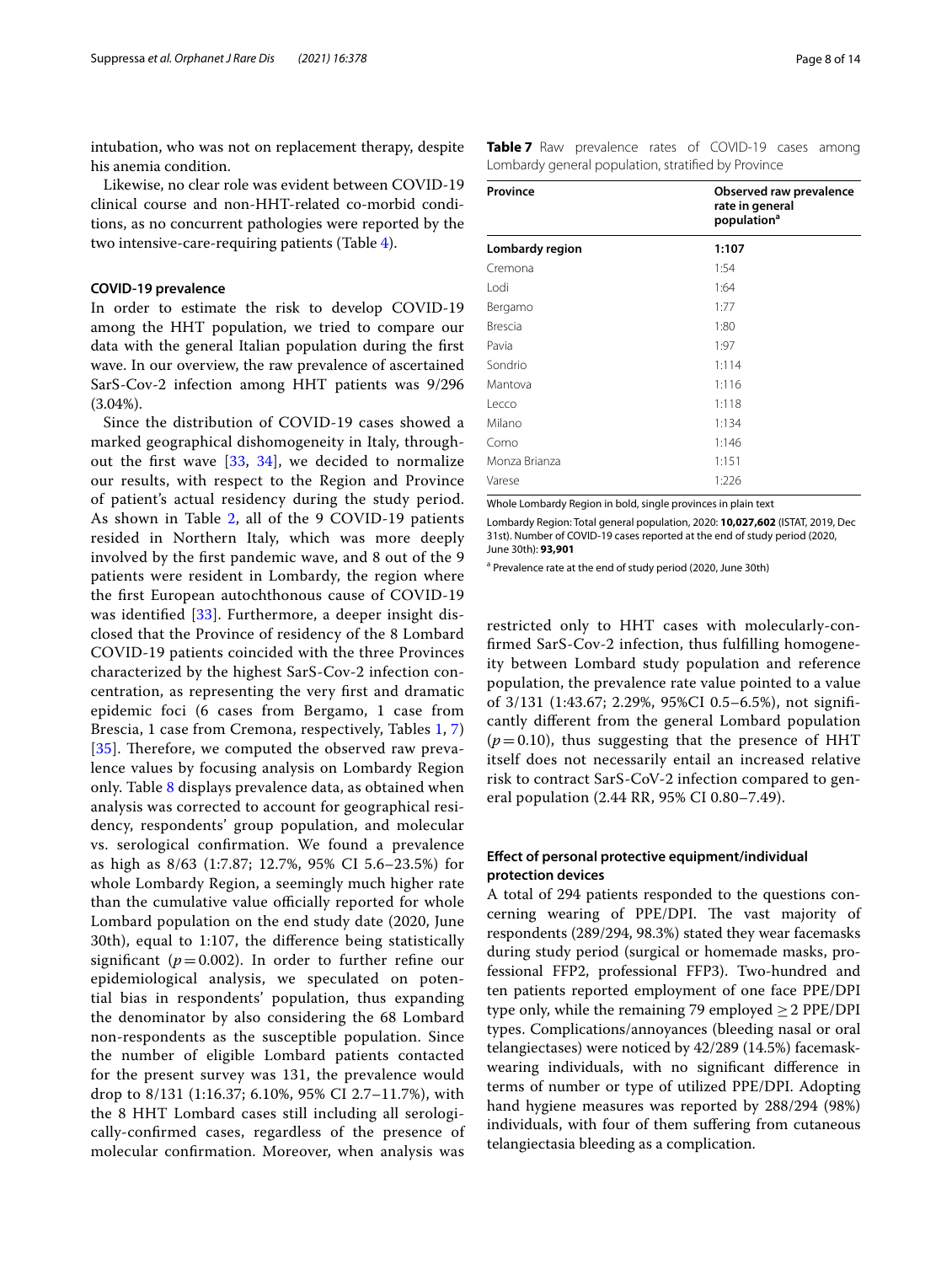<span id="page-8-0"></span>**Table 8** Comparison between raw prevalence rates of COVID-19 cases among Lombardy general population and Lombardy population with HHT

| Lombardy region                                                    |                                                                                          |                                                                                                                                                        |                                                                                                                                                                 |                                                                                                              |                                                                                                                                        |
|--------------------------------------------------------------------|------------------------------------------------------------------------------------------|--------------------------------------------------------------------------------------------------------------------------------------------------------|-----------------------------------------------------------------------------------------------------------------------------------------------------------------|--------------------------------------------------------------------------------------------------------------|----------------------------------------------------------------------------------------------------------------------------------------|
| General population                                                 |                                                                                          |                                                                                                                                                        |                                                                                                                                                                 |                                                                                                              |                                                                                                                                        |
| Susceptible Population <sup>a</sup>                                |                                                                                          |                                                                                                                                                        |                                                                                                                                                                 | COVID-19 positive in<br>general population<br>Only cases with<br>swab molecular<br>confirmation <sup>b</sup> | Observed Raw preva-<br>lence rate in general<br>population<br>Only cases with<br>swab molecular<br>confirmation <sup>b</sup>           |
| 10,027,602                                                         |                                                                                          |                                                                                                                                                        |                                                                                                                                                                 | 93,901                                                                                                       | 1:107                                                                                                                                  |
| <b>HHT</b>                                                         |                                                                                          |                                                                                                                                                        |                                                                                                                                                                 |                                                                                                              |                                                                                                                                        |
|                                                                    | Observed COVID-19<br>positive cases in HHT                                               | Observed Raw preva-<br>lence rate in HHT                                                                                                               | Observed Raw preva-<br>lence rate in HHT                                                                                                                        | Observed COVID-19<br>positive cases in HHT                                                                   | Observed Raw preva-<br>lence rate in HHT                                                                                               |
|                                                                    | Serol. confirma-<br>tion, irrespective<br>of swab molecular<br>confirmation <sup>b</sup> | Serol. confirma-<br>tion, irrespective<br>of swab molecular<br>confirmation <sup>b</sup><br>(Susceptible popula-<br>tion: Respondents<br>only $= 63$ ) | Serol. confirma-<br>tion, irrespective<br>of swab molecular<br>confirmation <sup>b</sup><br>(Susceptible popula-<br>tion: Non-Respondents<br>included $= 131$ ) | Only cases with<br>swab molecular<br>confirmation <sup>b</sup>                                               | Only cases with<br>swab molecular<br>confirmation <sup>b</sup><br>(Susceptible<br>population:<br>Non-Respondents<br>included $= 131$ ) |
|                                                                    | 8                                                                                        | 8/63 (12.7%)<br>1:7.87                                                                                                                                 | 8/131 (6.1%)<br>1:16.37                                                                                                                                         | 3                                                                                                            | 3/131 (2.29%)<br>1:43.67                                                                                                               |
| والمراجع والمتراد والمستراد والمتحدث والمتحدث والمازوجين والمستحدث |                                                                                          |                                                                                                                                                        |                                                                                                                                                                 |                                                                                                              |                                                                                                                                        |

Susceptible population is indicated in bold

( a ISTAT, 2019, Dec 31st) (Lombardy population, 2020)

<sup>b</sup> Cases reported at the end of study period: (2020, June 30th)

## **Discussion**

COVID-19 disease, emerging in Wuhan, China, in December 2019, is a pandemic dramatic condition that has changed the world in many ways. From the emerging literature, older age, and the presence of a number of underlying health conditions, such as cardiovascular diseases, diabetes, or other chronic pathologies, seem to have an increased risk of an adverse COVID-19 outcome, including hospitalisation and mortality [[36\]](#page-12-18). Hence, characterizing the contributions of specifc disease phenotypes to SarS-CoV-2 susceptibility and risk of adverse poor outcomes is essential for efective policy-making and healthcare planning, as well as to optimize efficacy of ongoing vaccination campaign [\[37\]](#page-12-19). However, determining the infuence of RDs on COVID-19 increased risk and/or outcomes severity is often limited by the rarity of the condition and the consequent need for a wide baseline study population  $[6]$  $[6]$ . In this respect, the extensive outbreak growth in Italy, the frst Western country to face a huge number of COVID-19 patients [\[38](#page-12-20)], resulting in 238,082 cases and 33,209 deaths at the end date of the present study, expanded the possibility of large-scale clinical case reporting, thus providing the possibility of population-level snapshots of the impact of RDs on COVID-19 course.

In the present study, we report for the frst time the results of a nation-wide epidemiologic survey, aimed to assess the prevalence of SarS-CoV-2 infection and to characterize the clinical course of COVID-19 disease in a population with HHT, an autosomal-dominantly-inherited RD. Several points of concern can be raised when considering the infection susceptibility of HHT patients compared to general population. HHT patients might in fact be characterized by heightened infection risk, mainly due to repeated manipulation of nasal airways needed for nosebleeds self-management and frequent contacts with healthcare personnel within hospital setting for various reasons, including uncontrollable epistaxis, sudden complications secondary to visceral AVMs, or regular treatments of chronic iron-defciency anemia [\[20](#page-12-4)]. We found a prevalence of 9/296 (3.04%) of ascertained COVID-19 disease among Italian population during the frst wave. Although COVID-19 diagnosis was suspected in seven additional patients, we did not include them in epidemiological analysis, in order to avoid inclusion of potential false positive cases. We emphasize herewith that we decided to adopt a very strict case defnition, in that only patients with laboratory test confrmation (either molecular PCR-based or serological) were considered as "ascertained COVID-19 cases", which permitted to strengthen the relevance of our results, also in light of future epidemiological comparisons with studies in other populations.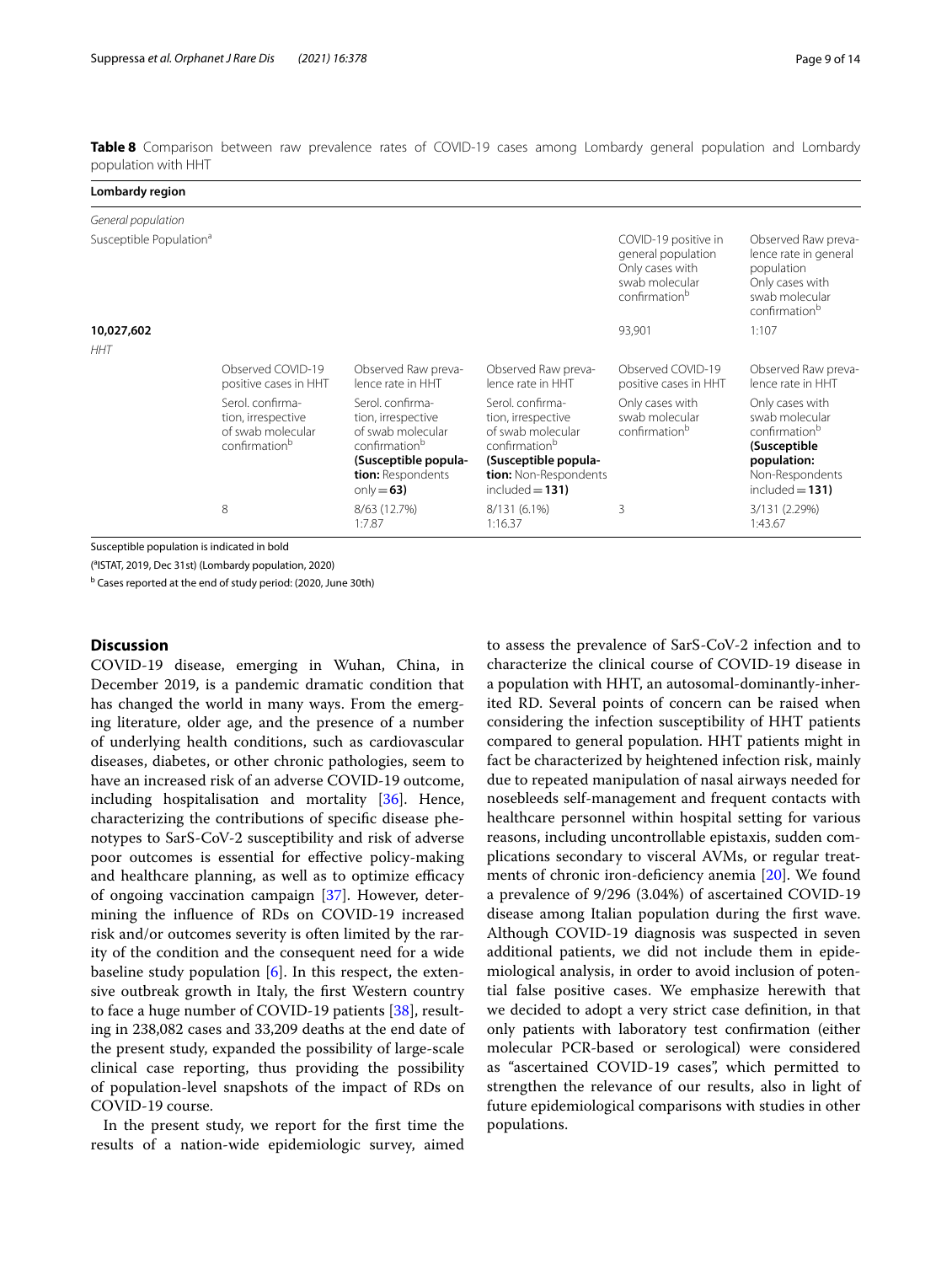The main finding of our study is that infection spread in HHT population seemed to parallel the geographical distribution of epidemic profle occurring across Italy throughout the frst wave. All of the nine ascertained COVID-19 patients resided in Northern Italy, which were faced by the highest prevalence rates during the frst wave, mainly concentrating around an area in the Lombardy Region, corresponding to the epicenter of pandemic outbreak [[35,](#page-12-17) [39](#page-12-21), [40\]](#page-12-22). Rather, it is conceivable that patients from Central and Southern regions benefted from reduced contact frequency, similar to the general population's behavior, as a result of implementation of restriction measures in earlier phases of epidemic spreading  $[33]$  $[33]$ . This observation suggests that future epidemiological estimates regarding COVID-19 prevalence should always be normalized according to geographical fuctuations due to epidemic foci distribution.

Indeed, there is unprecedented urgency to understand whether HHT represents an underlying pathology characterized by increased susceptibility to COVID-19 infection compared to general population, an issue that we tried to address by restricting analysis to Lombardy residents only. The second major finding of the present study represents the frst estimated population-based prevalence rate of COVID-19 among HHT subjects. Initial gross estimates seemed to suggest a markedly higher frequency in HHT vs general population (1:7 vs. 1:107), which nonetheless progressively approached values closer to the expected value when epidemiological analysis was refned (1:43 vs. 1:107), with no clear evidence of heightened relative risk of infection profle  $(2.44 \, \text{RR}, \, 95\% \text{CI} \, 0.80 - 7.49)$ . The progressive convergence of the HHT prevalence rate towards the general population rate that we observed can have several explanations, including an underestimation of molecularlyconfrmed cases in general population, as described by multiple reports [[32,](#page-12-14) [39\]](#page-12-21), and an overestimation of cases in the HHT population, due to an enrichment bias in the respondents' sample. Throughout the first wave in Italy, dramatic overstretching of laboratory resources and tracing systems led to a considerable case underascertainment, especially in those Regions mostly involved by the epidemics [[39](#page-12-21), [41\]](#page-12-23). Consistent with this scenario, 5/9 patients reported absence of timely molecularly testing on swab sample in our study. Secondly, although we cannot completely rule out the possibility of COVID-19 cases among non-respondents, it is plausible that HHT patients with history of COVID-19 infection were presumably more alerted to respond the questionnaire and be recruited in the study. Whilst the true prevalence of molecularly-confrmed cases in general population in Italy's frst wave is unknown, preliminary seroprevalence data suggest a value of 7.5% (95% CI 6.8–8.3%) for Lombardy region [\[42](#page-12-24)]. Noteworthy, this interval overlaps to the prevalence value of COVID-19-infected individuals among HHT observed in this study for the Lombardy region, arising when all serologically-positive COVID-19 cases are considered irrespective of molecular confrmation, and when the non-respondents are included among the susceptible population, namely 8/131 (1:16; 6.10%, 95% CI 2.7–11.7%), which strongly support our fndings. In a very recent survey carried on in Spain, the seemingly higher COVID-19 prevalence in HHT patients compared to general population was attributed to an augmented propensity to rate of testing in HHT patients [\[43](#page-12-25)]. Accordingly, we clearly provided evidence herein that the apparent increased COVID-19 frequency in HHT seems to lack consistency, once ascertainment bias associated to epidemiological distribution are properly corrected for. An alternative explanation might also be evoked for the interpretation of our results, considering the hypothesis that HHT could have potentially conferred a higher infection risk than that of general population, which was, nonetheless, somewhat counterbalanced by a better propensity of HHT patients to minimize contact frequency in various ways. Patients' awareness of living with a RD, potentially implying a worst outcome, might have strengthened compliance to lockdown and social distancing, even though we were not able to address this point, which requires comparison of contact frequency of HHT vs. non-HHT individuals in non-lockdown conditions.

Data reported herewith provide, for the frst time, observations regarding the range of the possible clinical evolution and outcomes in HHT individuals with SarS-COV-2 infection. Our study provides evidence that the whole COVID-19 spectrum can be displayed by HHT patients, ranging from completely asymptomatic, anosmia/ageusia only, fever and infuenza-like symptoms, to interstitial pneumonia which, in a few cases, became prone to clinical deterioration. Despite respiratory failure prompted need for mechanical ventilation and intensive care admission in two cases, it is paramount to underline that no fatal outcome occurred. As COVID-19 spreading rapidly exceeds hospital capacities, the decision between hospitalization or domiciliary management is crucial to relieve hospitals from overload [[44\]](#page-12-26). Additionally, limited resource allocation poses a challenging issue in terms of clinical decision-making, in contexts where intensive care admission entails priority scores based on age, survival prognosis and pre-existing illnesses [\[45](#page-12-27)]. HHT is a rare disease potentially involving chronic conditions with a reduced life-expectancy, especially in absence of appropriate pre-emptive management  $[46-48]$  $[46-48]$ . Our data clearly indicate that most HHT patients have quite a benign course, with uneventful domiciliary management without need of hospitalization. Moreover, the favorable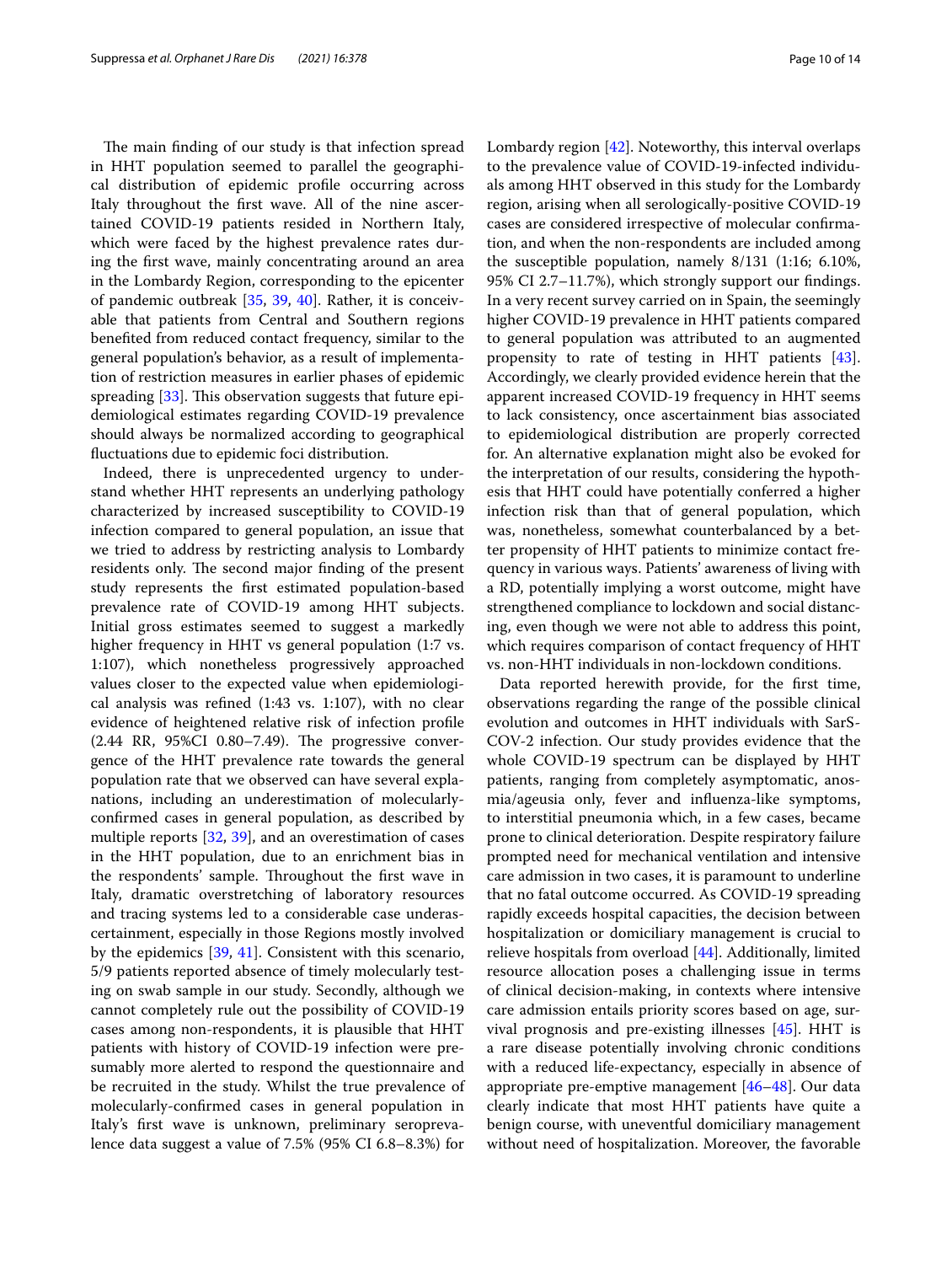outcome of the two hospitalized patients permits to emphasize that the presence of HHT as a pre-existing pathology should not imply a lower priority score than the general population, whenever access to intensive care, including invasive ventilation, is needed.

Our analysis did not reveal any HHT-related or unrelated features predisposing HHT patients to increased infection risk. Similarly, the patients with the worst outcome did not difer signifcantly from those experiencing a more favorable disease course. These observations seem to suggest that susceptibility infection profle and poor outcome risk in these patients may parallel the scenario in the general population, as already suggested by the HHT working group of the European Reference Network for Rare Multisystemic Vascular Diseases (VascERN) [[49\]](#page-13-0). However, some HHT-related chronic complications, such as PAVM-related respiratory insufficiency, brain abscess sequelae, chronic iron-defciency anemia, HAVM-related high output cardiac failure might actually represent a subgroup of heightened risk of COVID-19-associated adverse outcome events. None of the COVID-19 patients identifed in the present study suffered from these serious complications, which prevented us from addressing this issue. Even though a weaker severity of infection symptomatology has been hypothesized in HHT patients, in terms of hospitalization rate and need for ventilation  $[43, 50]$  $[43, 50]$  $[43, 50]$ , potentially attributing to reduced endothelial damage and/or impaired infammatory cytokine profle, our result do not seem to support this scenario, as 2/296 interviewed patients were hospitalized for COVID-19 pneumonia across Italy, also requiring ventilatory support or intubation. In HHT, Riera-Mestre et al. [\[50](#page-13-1)] have reported a low hospitalization prevalence for COVID-19 pneumonia (1/1177), and Marcos et al. [[43\]](#page-12-25) have observed a mild degree of manifestations in all patients afected by COVID-19 (only 3/138 individuals required hospitalization, none of them needing ventilation or intensive care). Discrepancy can be accounted for by the diferent approach of our study, which aimed to fully characterize the clinical spectrum of HHT patients with COVID-19 and to weigh the results according to the geographical distribution of epidemic foci, in a nation-wide manner, whereas focusing only on COVID-19-pneumonia-related hospital admission [[50\]](#page-13-1), or investigating a single cohort attending a reference HHT ENT consult [\[43](#page-12-25)], without normalizing for epidemiological profle, might result in an incomplete description of COVID-19 clinical array in a rare disease as HHT. Interestingly, the patient experiencing the worst outcome was the only one who reported intermediate Hb level deficit throughout the infection, which could have increased his vulnerability to the augmented demand posed by the infection, also in light of his lacking proper correction of anemia condition. As a single observation needing confrmation in future studies, such hypothesis should be regarded as a speculation, although we feel to advocate appropriate iron supplemental therapy maintenance in pandemic condition, as already evidenced [\[49](#page-13-0)]. Finally, further investigations are needed to better characterize the contribution of advanced age, a well-known predictor of severe clinical evolution, to the clinical picture of COVID-19 in HHT, as only one afected individual belonging to the geriatric age class ( $\geq 65$  year-old) was captured in the present study. However, no statistically signifcant diference was found in the proportion of afected individuals among the <40 years, 40–64 years, and  $\geq 65$  years age subgroups, and the percentage of  $\geq$  65 year-old subjects in our cohort is not lower than in Italian general population (28% vs. 23.5%, respectively, [[51\]](#page-13-2)), suggesting that our results were not substantially afected by under-representation of elderly individuals in our cohort.

Our study has some limitations. As in many investigations concerning RDs, the retrospective study design may not permit to address all clinically relevant data, due to the reduced sample size and the limited observational period. The study was carried out as a questionnairebased inquiry, which may result in limited accuracy of clinical information, based on patient's recall rather than on clinical charts. Furthermore, no severe HHT-related manifestations/complications characterized the clinical baseline framework of the COVID-19 patients before infection, thus suggesting that future studies are needed to assess the potential contribution of serious HHTrelated features to COVID-19 outcome profle.

## **Conclusions**

Sars-CoV-2 infection profle parallels geographical distribution of epidemic foci. COVID-19 in HHT patients can lead to highly variable clinical manifestations, with a clinical spectrum which appears to overlap with that of general population. The HHT disease does not seem to involve a diferent approach in terms of hospital admission and access to intensive care with respect to general population. Future studies will assess the impact of HHTrelated chronic complications on outcome.

#### **Abbreviations**

COVID-19: coronavirus disease 2019; SarS-CoV-2: severe acute respiratory syndrome coronavirus 2; RD: rare diseases; HHT: hereditary hemorrhagic telangiectasia; AVM: arterio-venous malformation; PPE/DPI: personal protective equipment/individual protection devices; PCR: polymerase chain reaction; BAVM: brain arterio-venous malformation; HAVM: hepatic arterio-venous malformation; PAVM: pulmonary arterio-venous malformation; Pn: pneumonia; F: fever; C: coughing; H: headache; R: respiratory dyspnea; M: muscular pain; T: sense of tiredness/fatigue; D: diarrhoea; ST: sore throat; GOS: gustative/olfactory sensory impairment.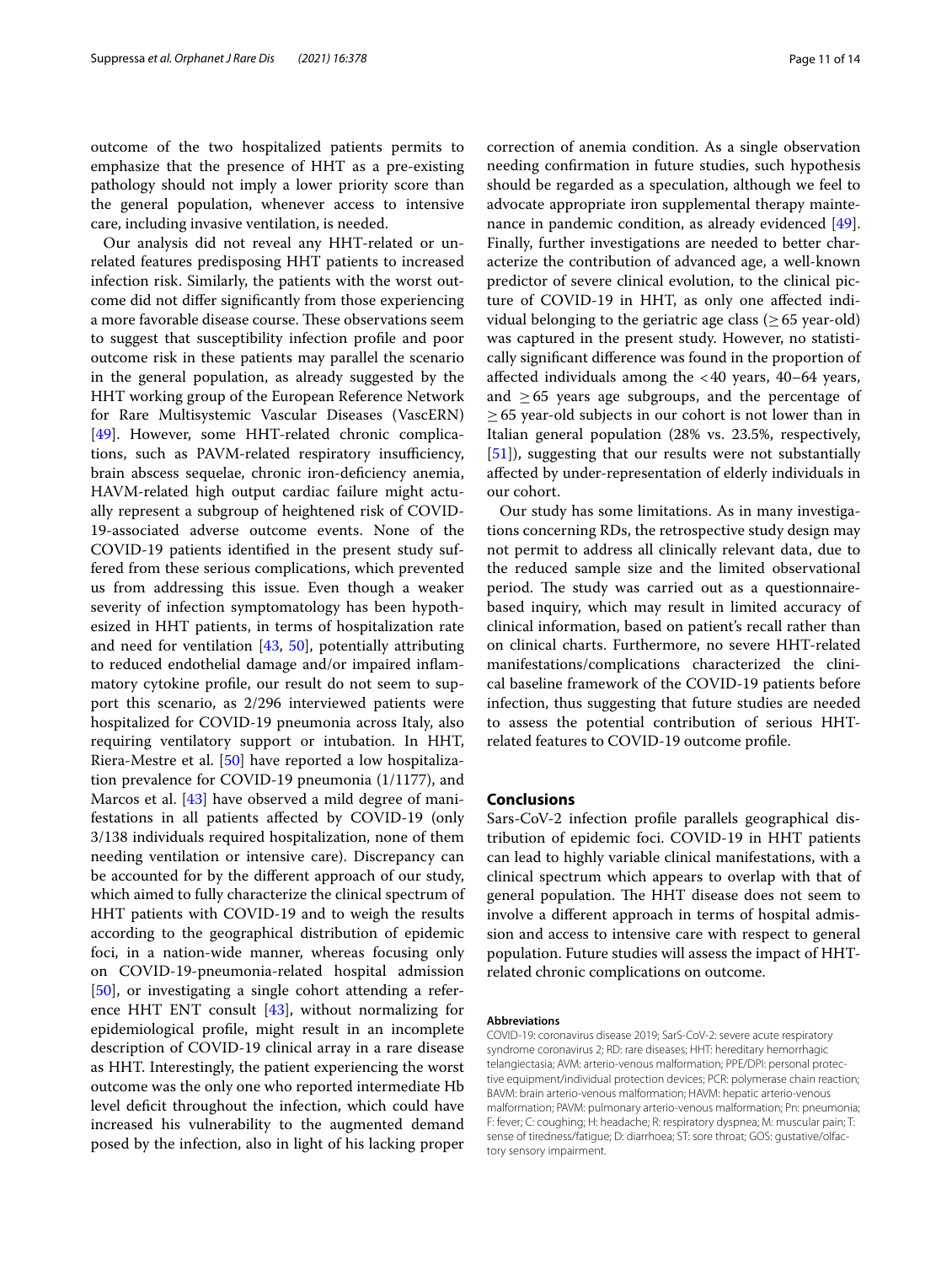#### **Acknowledgements**

Authors are grateful to HHT Onlus Association and to HHT patients and their families, for their participation to the study.

#### **Authors' contributions**

P.S. conceived the study, coordinated the study design and questionnaire defnition, and collected center-specifc data. G.M.L. drafted the manuscript, refned collected data, helped in statistical analysis and performed data interpretation. F.P., E.G., I.S., M.S.M. contributed to study design and collected center-specifc data. G.S. participated to center-specifc data collection and helped in statistical and epidemiologic analysis, R.L. participated to study design, data refnement and center-specifc data collection, E.M. and G.C.P. participated to study concept and design. A.D.S. designed and performed statistical and epidemiological analysis. M.A. contributed in development of questionnaire and participated to study development meetings and discussion of study results. C.C. contributed in survey progression and coordination and participated to study development meetings. C.S. supervised data collection and discussed study results in multi-center meetings. All authors revised initial draft and provided comments regarding important intellectual contribution. All authors read and approved the fnal manuscript.

#### **Funding**

No funding was available for this study.

## **Availability of data and material**

The data that support the fndings of this study are not publicly available, due to individual privacy reasons, as they contain information that could compromise questionnaire respondents' privacy.

## **Declarations**

#### **Ethics approval and consent to participate**

The study was approved by the Ethics Committee of all of the 5 participating Institutions (University of Bari Policlinico Hospital, Fondazione IRCCS Policlinico San Matteo Pavia, Fondazione Policlinico Universitario Agostino Gemelli IRCCS Rome, University of Bologna, Sassari University Hospital). Prior to questionnaire administration, explicit informed consent to participate to the study was released by the respondent.

#### **Consent for publication**

Not applicable.

#### **Competing interests**

The authors have no competing interest to declare.

#### **Author details**

<sup>1</sup> DIM-Interdisciplinary Department of Medicine, "Frugoni" Internal Medicine and Geriatrics Unit, HHT Interdepartmental Center, VascERN HHT Reference Center, Policlinico Hospital, University of Bari, P.zza Giulio Cesare, 70124 Bari, Italy. <sup>2</sup> Department of Otorhinolaryngology, Fondazione IRCCS Policlinico San Matteo, Pavia, Italy. <sup>3</sup> University of Pavia, Pavia, Italy. <sup>4</sup> Department of Medical and Surgical Sciences, Multidisciplinary Gemelli Group for HHT, Fondazione Policlinico Universitario Agostino Gemelli IRCCS, Università Cattolica del Sacro Cuore School of Medicine, Rome, Italy. <sup>5</sup> Division of Internal Medicine, Department of Medical and Surgical Sciences, IRCCS Azienda Ospedaliero-Universitaria di Bologna, University of Bologna, Bologna, Italy. <sup>6</sup>Clinica Medica Unit, Sassari University Hospital, Sassari, Italy. <sup>7</sup> Clinical Epidemiology and Biometry Unit, Fondazione IRCCS Policlinico San Matteo, Pavia, Italy. <sup>8</sup>Division of Otorhinolaryngology, Multidisciplinary Gemelli Group for HHT, Fondazione Policlinico Universitario Agostino Gemelli IRCCS, Università Cattolica del Sacro Cuore School of Medicine, Rome, Italy. <sup>9</sup>Clinical Pathology Unit, Vito Fazzi Hospital, Lecce, Italy. <sup>10</sup>HHT Onlus Patient Association, Rome, Italy.

Received: 27 May 2021 Accepted: 24 August 2021 Published online: 08 September 2021

#### **References**

- <span id="page-11-0"></span>1. Morens DM, Daszak P, Taubenberger JK. Escaping Pandora's box-another novel coronavirus. N Engl J Med. 2020;382:1293–5.
- <span id="page-11-1"></span>2. Wu Z, McGoogan JM. Characteristics of and important lessons from the coronavirus disease 2019 (COVID-19) outbreak in china: summary of a report of 72 314 cases from the Chinese Center for disease control and prevention. JAMA. 2020;7(323):1239–42.
- <span id="page-11-2"></span>3. Guan WJ, Ni ZY, Hu Y, Liang WH, Ou CQ, He JX, et al. Clinical characteristics of coronavirus disease 2019 in China. N Engl J Med. 2020;382:1708–20.
- <span id="page-11-3"></span>4. Huang C, Wang Y, Li X, Ren L, Zhao J, Hu Y, et al. Clinical features of patients infected with 2019 novel coronavirus in Wuhan. China Lancet. 2020;395:497–506.
- <span id="page-11-4"></span>5. Walker JL, Grint DJ, Strongman H, Eggo RM, Peppa M, Minassian C, Mansfeld KE, Rentsch CT, Douglas IJ, Mathur R, Wong AYS, Quint JK, Andrews N, Bernal JL, Scott JA, Ramsay M, Smeeth L, McDonald HI. UK prevalence of underlying conditions which increase the risk of severe COVID-19 disease: a point prevalence study using electronic health records. BMC Public Health. 2021;21(1):484. <https://doi.org/10.1186/s12889-021-10427-2>.
- <span id="page-11-5"></span>6. Marjot T, Buescher G, Sebode M, Barnes E, Barritt AS IV, Armstrong MJ, Baldelli L, Kennedy J, Mercer C, Ozga AK, Casar C, Schramm C. Contributing members and collaborators of ERN RARE-LIVER/COVID-Hep/SECUREcirrhosis, SARS-CoV-2 infection in patients with autoimmune hepatitis. J Hepatol. 2021. [https://doi.org/10.1016/j.jhep.2021.01.021.](https://doi.org/10.1016/j.jhep.2021.01.021)
- <span id="page-11-6"></span>7. Mazzucato M, Visonà Dalla Pozza L, Manea S, Minichiello C, Facchin P. A population-based registry as a source of health indicators for rare diseases: the ten-year experience of the Veneto Region's rare diseases registry. Orphanet J Rare Dis. 2014;9:37. [https://doi.org/10.1186/](https://doi.org/10.1186/1750-1172-9-37) [1750-1172-9-37.](https://doi.org/10.1186/1750-1172-9-37)
- <span id="page-11-7"></span>8. Aymé S, Schmidtke J. Networking for rare diseases: a necessity for Europe. Bundesgesundheitsblatt Gesundheitsforschung Gesundheitsschutz. 2007;50(12):1477–83.<https://doi.org/10.1007/s00103-007-0381-9>.
- <span id="page-11-8"></span>9. Solé G, Mathis S, Friedman D, Salort-Campana E, Tard C, Bouhour F, Magot A, Annane D, Clair B, Le Masson G, Soulages A, Duval F, Carla L, Violleau MH, Saulnier T, Segovia-Kueny S, Kern L, Antoine JC, Beaudonnet G, Audic F, Kremer L, Chanson JB, Nadaj-Pakleza A, Stojkovic T, Cintas P, Spinazzi M, Foubert-Samier A, Attarian S. Impact of coronavirus disease 2019 in a French cohort of myasthenia gravis. Neurology. 2021. [https://doi.org/10.](https://doi.org/10.1212/WNL.0000000000011669) [1212/WNL.0000000000011669](https://doi.org/10.1212/WNL.0000000000011669).
- <span id="page-11-9"></span>10. De Groot CJ, Poitou Bernert C, Coupaye M, Clement K, Paschou SA, Charmandari E, Kanaka-Gantenbein C, Wabitsch M, Buddingh EP, Nieuwenhuijsen B, Marina L, Johannsson G, Van Den Akker ELT. Clinical management of patients with genetic obesity during COVID-19 pandemic: position paper of the ESE Growth & Genetic Obesity COVID-19 Study Group and Rare Endo-ERN main thematic group on Growth and Obesity. Endocrine. 2021;71(3):653–62. [https://doi.org/10.1007/s12020-021-02619-y.](https://doi.org/10.1007/s12020-021-02619-y)
- <span id="page-11-10"></span>11. Sabbà C. A rare and misdiagnosed bleeding disorder: hereditary hemorrhagic telangiectasia. J Thromb Haemost. 2005;3(10):2201–10. [https://doi.](https://doi.org/10.1111/j.1538-7836.2005.01345.x) [org/10.1111/j.1538-7836.2005.01345.x.](https://doi.org/10.1111/j.1538-7836.2005.01345.x)
- <span id="page-11-11"></span>12. McDonald J, Wooderchak-Donahue W, Van Sant Webb C, Whitehead K, Stevenson DA, Bayrak-Toydemir P. Hereditary hemorrhagic telangiectasia: genetics and molecular diagnostics in a new era. Front Genet. 2015;2015(6):1. <https://doi.org/10.3389/fgene.2015.00001>.
- <span id="page-11-12"></span>13. Dupuis-Girod S, Bailly S, Plauchu H. Hereditary hemorrhagic telangiectasia: from molecular biology to patient care. J Thromb Haemost. 2010;8(7):1447–56. <https://doi.org/10.1111/j.1538-7836.2010.03860.x>.
- <span id="page-11-13"></span>14. Snellings DA, Gallione CJ, Clark DS, Vozoris NT, Faughnan ME, Marchuk DA. Somatic mutations in vascular malformations of hereditary hemorrhagic telangiectasia result in Bi-allelic loss of ENG or ACVRL1. Am J Hum Genet. 2019;105(5):894–906. <https://doi.org/10.1016/j.ajhg.2019.09.010>.
- <span id="page-11-14"></span>15. Faughnan ME, Mager JJ, Hetts SW, Palda VA, Lang-Robertson K, Buscarini E, Deslandres E, Kasthuri RS, Lausman A, Poetker D, Ratjen F, Chesnutt MS, Clancy M, Whitehead KJ, Al-Samkari H, Chakinala M, Conrad M, Cortes D, Crocione C, Darling J, de Gussem E, Derksen C, Dupuis-Girod S, Foy P, Geisthoff U, Gossage JR, Hammill A, Heimdal K, Henderson K, Iyer VN, Kjeldsen AD, Komiyama M, Korenblatt K, McDonald J, McMahon J, McWilliams J, Meek ME, Mei-Zahav M, Olitsky S, Palmer S, Pantalone R, Piccirillo JF, Plahn B, Porteous MEM, Post MC, Radovanovic I, Rochon PJ, Rodriguez-Lopez J, Sabba C, Serra M, Shovlin C, Sprecher D, White AJ, Winship I, Zarrabeitia R. Second international guidelines for the diagnosis and management of hereditary hemorrhagic telangiectasia. Ann Intern Med. 2020;173(12):989–1001. [https://doi.org/10.7326/M20-1443.](https://doi.org/10.7326/M20-1443)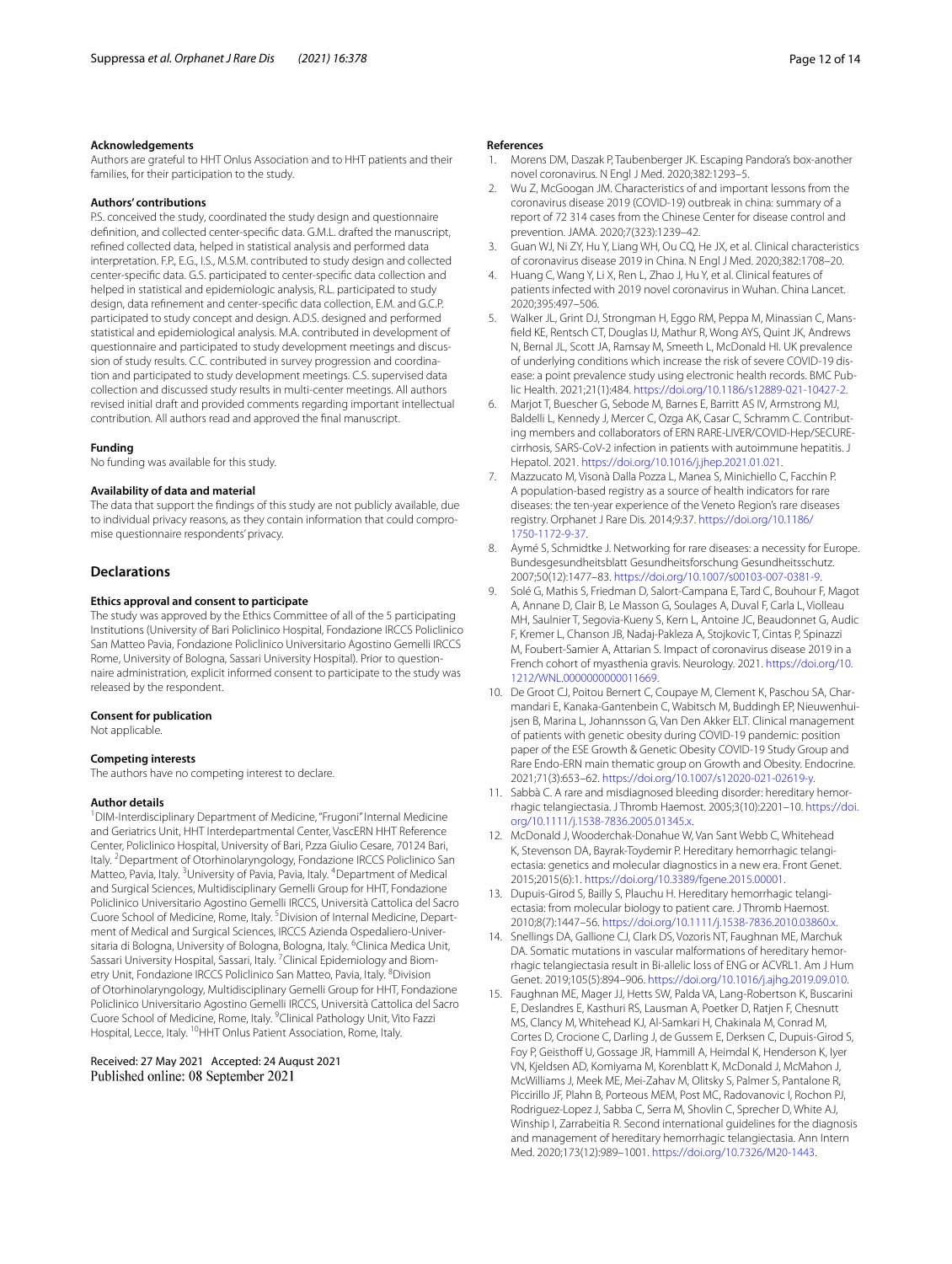- <span id="page-12-0"></span>16. Shovlin CL, Buscarini E, Kjeldsen AD, Mager HJ, Sabba C, Droege F, Geisthoff U, Ugolini S, Dupuis-Girod S. European reference network for rare vascular diseases (VASCERN) outcome measures for hereditary haemorrhagic telangiectasia (HHT). Orphanet J Rare Dis. 2018;13(1):136. [https://doi.org/10.1186/s13023-018-0850-2.](https://doi.org/10.1186/s13023-018-0850-2)
- <span id="page-12-1"></span>17. Pagella F, Pusateri A, Maiorano E, Spinozzi G, Ugolini S, Lizzio R, Mirabella R, Tinelli C, Olivieri C, Matti E. Endoscopic surgical treatment of epistaxis in hereditary haemorrhagic telangiectasia: our experience. Acta Otorhinolaryngol Ital. 2021;41(1):59–68. [https://doi.org/10.14639/](https://doi.org/10.14639/0392-100X-N0915) [0392-100X-N0915](https://doi.org/10.14639/0392-100X-N0915).
- <span id="page-12-2"></span>18. Shovlin CL, Guttmacher AE, Buscarini E, Faughnan ME, Hyland RH, Westermann CJ, Kjeldsen AD, Plauchu H. Diagnostic criteria for hereditary hemorrhagic telangiectasia (Rendu–Osler–Weber syndrome). Am J Med Genet. 2000;91(1):66–7. [https://doi.org/10.1002/\(sici\)1096-8628\(20000](https://doi.org/10.1002/(sici)1096-8628(20000306)91:1%3c66::aid-ajmg12%3e3.0.co;2-p) [306\)91:1%3c66::aid-ajmg12%3e3.0.co;2-p.](https://doi.org/10.1002/(sici)1096-8628(20000306)91:1%3c66::aid-ajmg12%3e3.0.co;2-p)
- <span id="page-12-3"></span>19. Bofarid S, Hosman AE, Mager JJ, Snijder RJ, Post MC. Pulmonary vascular complications in hereditary hemorrhagic telangiectasia and the underlying pathophysiology. Int J Mol Sci. 2021;22(7):3471. [https://doi.org/10.](https://doi.org/10.3390/ijms22073471) [3390/ijms22073471](https://doi.org/10.3390/ijms22073471).
- <span id="page-12-4"></span>20. Gaetani E, Passali GC, Riccioni ME, Tortora A, Pola R, Costamagna G, Gasbarrini A, Multidisciplinary Gemelli Group for HHT. Hereditary haemorrhagic telangiectasia: a disease not to be forgotten during the COVID-19 pandemic. J Thromb Haemost. 2020;18(7):1799–801. [https://doi.org/10.](https://doi.org/10.1111/jth.14885) [1111/jth.14885.](https://doi.org/10.1111/jth.14885)
- <span id="page-12-5"></span>21. Jørgensen G, Lange B, Wanscher JH, Kjeldsen AD. Efficiency of laser treatment in patients with hereditary hemorrhagic telangiectasia. Eur Arch Otorhinolaryngol. 2011;268(12):1765–70. [https://doi.org/10.1007/](https://doi.org/10.1007/s00405-011-1677-9) [s00405-011-1677-9.](https://doi.org/10.1007/s00405-011-1677-9)
- 22. Gallitelli M, Pasculli G, Fiore T, Carella A, Sabbà C. Emergencies in hereditary haemorrhagic telangiectasia. QJM. 2006;99(1):15–22. [https://doi.org/](https://doi.org/10.1093/qjmed/hci148) [10.1093/qjmed/hci148.](https://doi.org/10.1093/qjmed/hci148)
- <span id="page-12-6"></span>23. Droege F, Lueb C, Thangavelu K, Stuck BA, Lang S, Geisthoff U. Nasal self-packing for epistaxis in hereditary hemorrhagic telangiectasia increases quality of life. Rhinology. 2019;57(3):231–9. [https://doi.org/10.4193/Rhin18.141.](https://doi.org/10.4193/Rhin18.141)
- <span id="page-12-7"></span>24. Pasculli G, Resta F, Guastamacchia E, Di Gennaro L, Suppressa P, Sabbà C. Health-related quality of life in a rare disease: hereditary hemorrhagic telangiectasia (HHT) or Rendu-Osler-Weber disease. Qual Life Res. 2004;13(10):1715–23.<https://doi.org/10.1007/s11136-004-7865-y>.
- <span id="page-12-8"></span>25. Zarrabeitia R, Fariñas-Álvarez C, Santibáñez M, et al. Quality of life in patients with hereditary haemorrhagic telangiectasia (HHT). Health Qual Life Outcomes. 2017;15(1):19. [https://doi.org/10.1186/s12955-017-0586-z.](https://doi.org/10.1186/s12955-017-0586-z)
- <span id="page-12-9"></span>26. Marano G, Gaetani E, Gasbarrini A, Janiri L, Sani G, Mazza M, Multidisciplinary Gemelli Group for HHT. Mental health and counseling intervention for hereditary hemorrhagic telangiectasia (HHT) during the COVID-19 pandemic: perspectives from Italy. Eur Rev Med Pharmacol Sci. 2020;24(19):10225–7. [https://doi.org/10.26355/eurrev\\_202010\\_23246.](https://doi.org/10.26355/eurrev_202010_23246)
- <span id="page-12-10"></span>27. Ippolito M, Ramanan M, Bellina D, Catalisano G, Iozzo P, Di Guardo A, Moscarelli A, Grasselli G, Giarratano A, Bassetti M, Tabah A, Cortegiani A. Personal protective equipment use by healthcare workers in intensive care unit during the early phase of COVID-19 pandemic in Italy: a secondary analysis of the PPE-SAFE survey. Ther Adv Infect Dis. 2021;25(8):2049936121998562. [https://doi.org/10.1177/2049936121998562.](https://doi.org/10.1177/2049936121998562)
- <span id="page-12-11"></span>28. Giordano P, Lenato GM, Suppressa P, Lastella P, Dicuonzo F, Chiumarulo L, Sangerardi M, Piccarreta P, Valerio R, Scardapane A, Marano G, Resta N, Quaranta N, Sabbà C. Hereditary hemorrhagic telangiectasia: arteriovenous malformations in children. J Pediatr. 2013;163(1):179–86. [https://](https://doi.org/10.1016/j.jpeds.2013.02.009) [doi.org/10.1016/j.jpeds.2013.02.009](https://doi.org/10.1016/j.jpeds.2013.02.009).
- 29. Scotti C, Olivieri C, Boeri L, Canzonieri C, Ornati F, Buscarini E, Pagella F, Danesino C. Bioinformatic analysis of pathogenic missense mutations of activin receptor like kinase 1 ectodomain. PLoS ONE. 2011;6(10):e26431. <https://doi.org/10.1371/journal.pone.0026431>.
- <span id="page-12-12"></span>30. Dheyauldeen S, Abdelnoor M, Bachmann-Harildstad G. The natural history of epistaxis in patients with hereditary hemorrhagic telangiectasia in the Norwegian population: a cross-sectional study. Am J Rhinol Allergy. 2011;25(4):214–8.<https://doi.org/10.2500/ajra.2011.25.3616>.
- <span id="page-12-13"></span>31. Pagella F, Lizzio R, Ugolini S, Spinozzi G, Maiorano E, Suppressa P, Sabbà C, Matti E. Diagnostic testing for SARS-CoV-2 infection in HHT patients: nasopharyngeal versus oropharyngeal swab. Orphanet J Rare Dis. 2020;15(1):350. [https://doi.org/10.1186/s13023-020-01628-w.](https://doi.org/10.1186/s13023-020-01628-w)
- <span id="page-12-14"></span>32. Pagani G, Giacomelli A, Conti F, Bernacchia D, Rondanin R, Prina A, Scolari V, Rizzo A, Beltrami M, Caimi C, Gandolf CE, Castaldi S, Rivieccio BA,

Buonanno G, Marano G, Ottomano C, Boracchi P, Biganzoli E, Galli M. Prevalence of SARS-CoV-2 in an area of unrestricted viral circulation: Mass seroepidemiological screening in Castiglione d'Adda, Italy. PLoS ONE. 2021;16(2):e0246513. [https://doi.org/10.1371/journal.pone.0246513.](https://doi.org/10.1371/journal.pone.0246513)

- <span id="page-12-15"></span>33. Signorelli C, Scognamiglio T, Odone A. COVID-19 in Italy: impact of containment measures and prevalence estimates of infection in the general population. Acta Biomed. 2020;91(3-S):175–9. [https://doi.org/10.23750/](https://doi.org/10.23750/abm.v91i3-s.9511) [abm.v91i3-s.9511.](https://doi.org/10.23750/abm.v91i3-s.9511)
- <span id="page-12-16"></span>34. COVID-19 ITALIA-Desktop. [https://opendatadpc.maps.arcgis.com/apps/](https://opendatadpc.maps.arcgis.com/apps/opsdashboard/index.html#/b0c68bce2cce478eaac82fe38d4138b1) [opsdashboard/index.html#/b0c68bce2cce478eaac82fe38d4138b1](https://opendatadpc.maps.arcgis.com/apps/opsdashboard/index.html#/b0c68bce2cce478eaac82fe38d4138b1). Accessed 17 Feb 2021.
- <span id="page-12-17"></span>35. Nacoti M, Ciocca A, Giupponi A, Brambillasca P, Lussana F, Pisano M, Goisis G, Bonacina B, Fazzi F, Naspro R, Longhi L, Cereda M, Montaguti C. At the epicenter of the Covid-19 pandemic and humanitarian crises in Italy: changing perspectives on preparation and mitigation. NEJM Catalyst. 2020. [https://doi.org/10.1056/CAT.20.0080.](https://doi.org/10.1056/CAT.20.0080)
- <span id="page-12-18"></span>36. Williamson EJ, Walker AJ, Bhaskaran K, Bacon S, Bates C, Morton CE, Curtis HJ, Mehrkar A, Evans D, Inglesby P, Cockburn J, McDonald HI, MacKenna B, Tomlinson L, Douglas IJ, Rentsch CT, Mathur R, Wong AYS, Grieve R, Harrison D, Forbes H, Schultze A, Croker R, Parry J, Hester F, Harper S, Perera R, Evans SJW, Smeeth L, Goldacre B. Factors associated with COVID-19-related death using OpenSAFELY. Nature. 2020;584(7821):430–6. [https://doi.](https://doi.org/10.1038/s41586-020-2521-4) [org/10.1038/s41586-020-2521-4.](https://doi.org/10.1038/s41586-020-2521-4)
- <span id="page-12-19"></span>37. Linschoten M, Asselbergs FW. CAPACITY-COVID: a European Registry to determine the role of cardiovascular disease in the COVID-19 pandemic. Eur Heart J. 2020;41(19):1795–6.<https://doi.org/10.1093/eurheartj/ehaa280>.
- <span id="page-12-20"></span>38. Montagnani A, Pieralli F, Gnerre P, Vertulli C, Manfellotto D, FADOI COVID-19 Observatory Group. COVID-19 pandemic and Internal Medicine Units in Italy: a precious effort on the front line. Intern Emerg Med. 2020;15(8):1595–7. [https://doi.org/10.1007/s11739-020-02454-5.](https://doi.org/10.1007/s11739-020-02454-5)
- <span id="page-12-21"></span>39. De Natale G, Ricciardi V, De Luca G, De Natale D, Di Meglio G, Ferragamo A, Marchitelli V, Piccolo A, Scala A, Somma R, Spina E, Troise C. The COVID-19 infection in Italy: a statistical study of an abnormally severe disease. J Clin Med. 2020;21(9):1564. [https://doi.org/10.3390/jcm9051564.](https://doi.org/10.3390/jcm9051564)
- <span id="page-12-22"></span>40. Perico L, Tomasoni S, Peracchi T, Perna A, Pezzotta A, Remuzzi G, Benigni A. COVID-19 and lombardy: TESTing the impact of the frst wave of the pandemic. EBioMedicine. 2020;61: 103069. [https://doi.org/10.1016/j.](https://doi.org/10.1016/j.ebiom.2020.103069) [ebiom.2020.103069](https://doi.org/10.1016/j.ebiom.2020.103069).
- <span id="page-12-23"></span>41. Lavezzo E, Franchin E, Ciavarella C, Cuomo-Dannenburg G, Barzon L, Del Vecchio C, et al. Suppression of a SARS-CoV-2 outbreak in the Italian municipality of Vo'. Nature. 2020;584:425–9. [https://doi.org/10.1038/](https://doi.org/10.1038/s41586-020-2488-1) [s41586-020-2488-1.](https://doi.org/10.1038/s41586-020-2488-1)
- <span id="page-12-24"></span>42. Sabbadini LL. Primi risultati dell'indagine di sieroprevalenza sul SARS-CoV-2. [https://www.istat.it/it/fles//2020/08/ReportPrimiRisultatiIndag](https://www.istat.it/it/files//2020/08/ReportPrimiRisultatiIndagineSiero.pdf) [ineSiero.pdf.](https://www.istat.it/it/files//2020/08/ReportPrimiRisultatiIndagineSiero.pdf)
- <span id="page-12-25"></span>43. Marcos S, Albiñana V, Recio-Poveda L, Tarazona B, Verde-González MP, Ojeda-Fernández L, Botella LM. SARS-CoV-2 infection in hereditary hemorrhagic telangiectasia patients suggests less clinical impact than in the general population. J Clin Med. 2021;10(9):1884. [https://doi.org/10.3390/](https://doi.org/10.3390/jcm10091884) [jcm10091884](https://doi.org/10.3390/jcm10091884).
- <span id="page-12-26"></span>44. Douillet D, Mahieu R, Boiveau V, Vandamme YM, Armand A, Morin F, Savary D, Dubée V, Annweiler C, Roy PM, HOME-CoV Expert Group. Outpatient management or hospitalization of patients with proven or suspected SARS-CoV-2 infection: the HOME-CoV rule. Intern Emerg Med. 2020;15(8):1525–31. <https://doi.org/10.1007/s11739-020-02483-0>.
- <span id="page-12-27"></span>45. Naidoo R, Naidoo K. Prioritising "already-scarce" intensive care unit resources in the midst of COVID-19: a call for regional triage committees in South Africa. BMC Med Ethics. 2021;22(1):28. [https://doi.org/10.1186/](https://doi.org/10.1186/s12910-021-00596-5) [s12910-021-00596-5](https://doi.org/10.1186/s12910-021-00596-5).
- <span id="page-12-28"></span>46. Sabbà C, Pasculli G, Suppressa P, D'Ovidio F, Lenato GM, Resta F, Assennato G, Guanti G. Life expectancy in patients with hereditary haemorrhagic telangiectasia. QJM. 2006;99(5):327–34. [https://doi.org/10.1093/](https://doi.org/10.1093/qjmed/hcl037) qimed/hcl037
- 47. de Gussem EM, Edwards CP, Hosman AE, Westermann CJ, Snijder RJ, Faughnan ME, Mager JJ. Life expextancy of parents with hereditary haemorrhagic telangiectasia. Orphanet J Rare Dis. 2016;22(11):46. [https://](https://doi.org/10.1186/s13023-016-0427-x) [doi.org/10.1186/s13023-016-0427-x](https://doi.org/10.1186/s13023-016-0427-x).
- <span id="page-12-29"></span>48. Droege F, Thangavelu K, Stuck BA, Stang A, Lang S, Geisthoff U. Life expectancy and comorbidities in patients with hereditary hemorrhagic telangiectasia. Vasc Med. 2018;23(4):377–83. [https://doi.org/10.1177/](https://doi.org/10.1177/1358863X18767761) [1358863X18767761.](https://doi.org/10.1177/1358863X18767761)